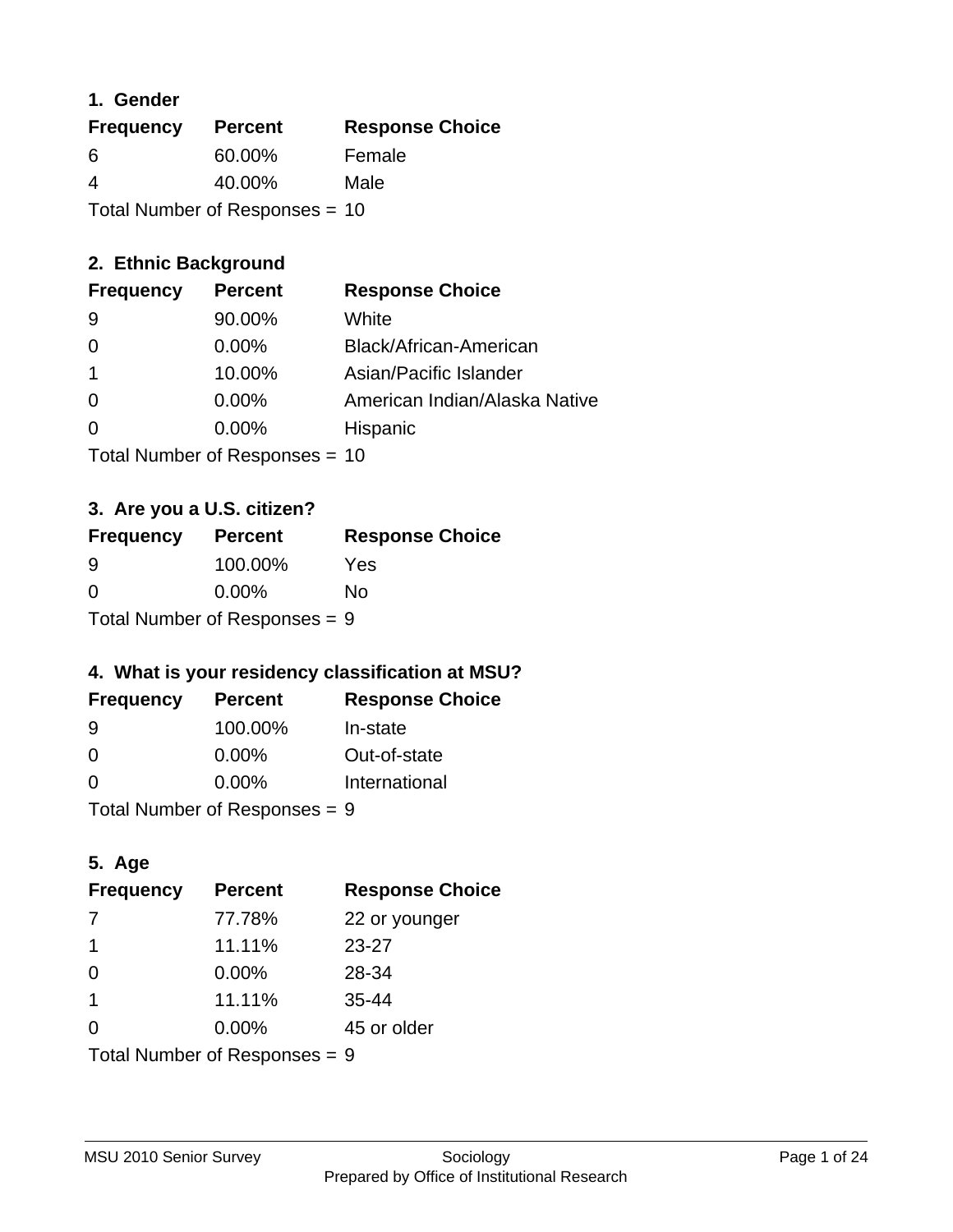**6. Has either of your parents received a bachelor's degree?**

| <b>Frequency</b> | <b>Percent</b>                  | <b>Response Choice</b> |
|------------------|---------------------------------|------------------------|
| .5               | 55.56%                          | Yes                    |
| 4                | 44.44%                          | Nο                     |
|                  | Total Number of Responses = $9$ |                        |

# **7. Has either of your parents received a degree from Murray State?**

| <b>Frequency</b> | <b>Percent</b> | <b>Response Choice</b> |
|------------------|----------------|------------------------|
|                  | 22.22%         | Yes                    |

7 77.78% No

Total Number of Responses = 9

# **8. What was your original entry status to MSU?**

| <b>Frequency</b> | <b>Percent</b> | <b>Response Choice</b>                           |
|------------------|----------------|--------------------------------------------------|
| 5                | 55.56%         | Freshman                                         |
| 3                | 33.33%         | Transfer from community college/technical school |
| $\overline{1}$   | $11.11\%$      | Transfer from 4-yr institution                   |
|                  |                |                                                  |

Total Number of Responses = 9

### **9. If transfer student, how many credits were transferred?**

| <b>Frequency</b> | <b>Percent</b>             | <b>Response Choice</b> |
|------------------|----------------------------|------------------------|
|                  | 25.00%                     | 12 or fewer            |
|                  | 25.00%                     | $13 - 30$              |
| $\mathbf 1$      | 25.00%                     | $31 - 60$              |
|                  | 25.00%                     | Over <sub>60</sub>     |
|                  | Total Number of Deepersoon |                        |

Total Number of Responses = 4

# **10. If transfer student, approximately what percent of your University Studies (general education) classes did you take at Murray State?**

| <b>Frequency</b>                | <b>Percent</b> | <b>Response Choice</b> |
|---------------------------------|----------------|------------------------|
| $\mathcal{P}$                   | 50.00%         | Under 25%              |
| -1                              | 25.00%         | 25-49%                 |
| $\Omega$                        | 0.00%          | 50-74%                 |
| 1                               | 25.00%         | 75-100%                |
| Total Number of Responses $=$ 4 |                |                        |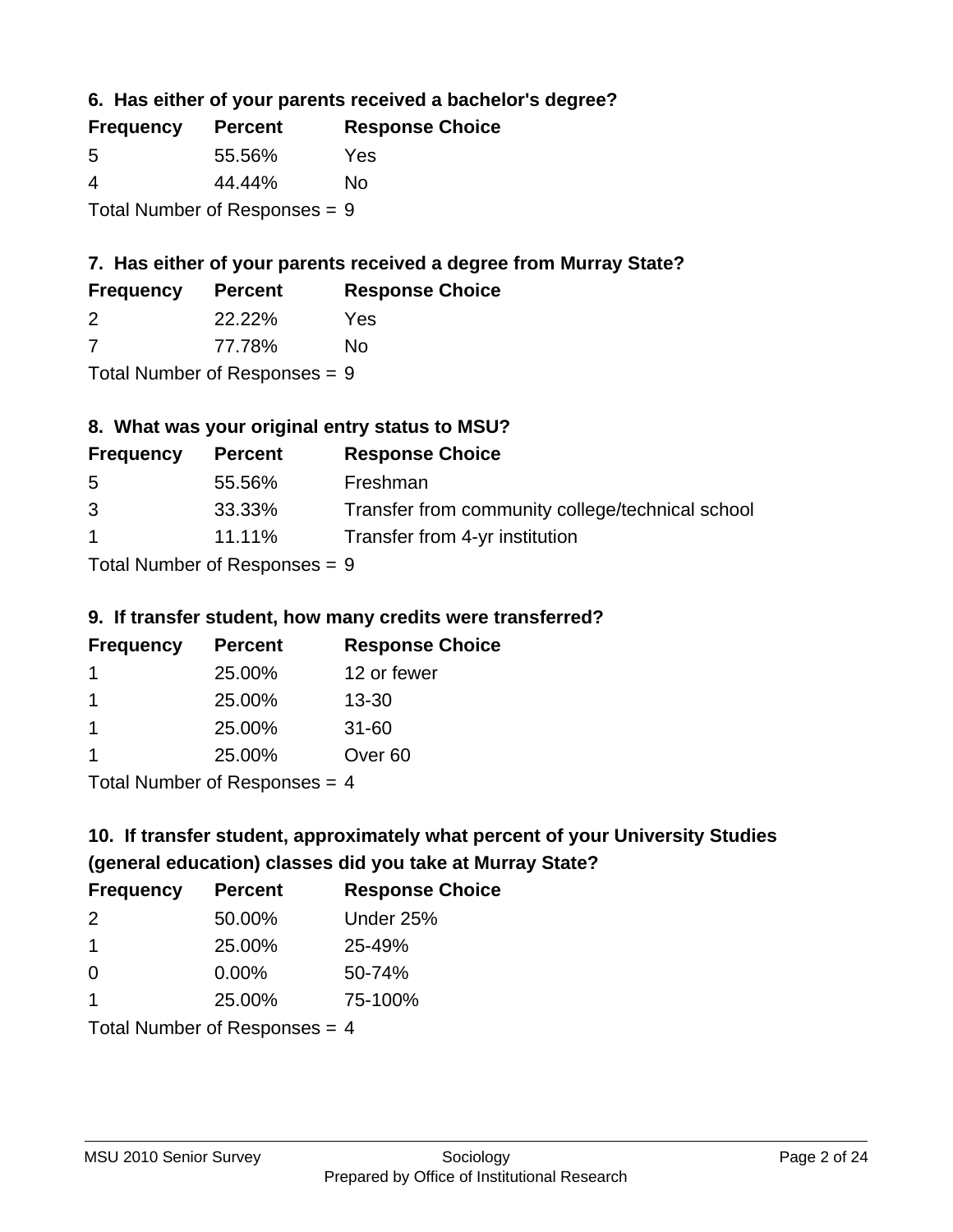### **11. What has been your attendance status at MSU?**

| <b>Frequency</b>              | <b>Percent</b> | <b>Response Choice</b>     |
|-------------------------------|----------------|----------------------------|
| 9                             | 100.00%        | <b>Primarily full-time</b> |
| $\Omega$                      | $0.00\%$       | <b>Primarily part-time</b> |
| Total Number of Responses = 9 |                |                            |

### **12. In which Residential College are you a member?**

| <b>Frequency</b> | <b>Percent</b> | <b>Response Choice</b>            |
|------------------|----------------|-----------------------------------|
| 1                | 11.11%         | Do not know                       |
| 0                | $0.00\%$       | <b>Clark College</b>              |
| 0                | 0.00%          | <b>Elizabeth College</b>          |
| 0                | 0.00%          | <b>Franklin-Springer Colleges</b> |
| 1                | 11.11%         | <b>Hart College</b>               |
| 1                | 11.11%         | <b>Hester College</b>             |
| 2                | 22.22%         | <b>Regents College</b>            |
| 2                | 22.22%         | <b>Richmond College</b>           |
| 2                | 22.22%         | <b>White College</b>              |

Total Number of Responses = 9

### **13. Have you ever received any type of Financial Aid while at MSU? (Scholarships, grants, work-study, etc.)**

| <b>Frequency</b> | <b>Percent</b>              | <b>Response Choice</b> |
|------------------|-----------------------------|------------------------|
| 8                | 88.89%                      | Yes                    |
| -1               | 11.11%                      | Nο                     |
|                  | Tatal Massakan af Dagmannar |                        |

Total Number of Responses = 9

# **14. What degree are you seeking at this time?**

| <b>Frequency</b> | <b>Percent</b>                  | <b>Response Choice</b> |
|------------------|---------------------------------|------------------------|
| $\Omega$         | $0.00\%$                        | Associate              |
| 9                | 100.00%                         | <b>Baccalaureate</b>   |
|                  | Total Number of Responses $= 9$ |                        |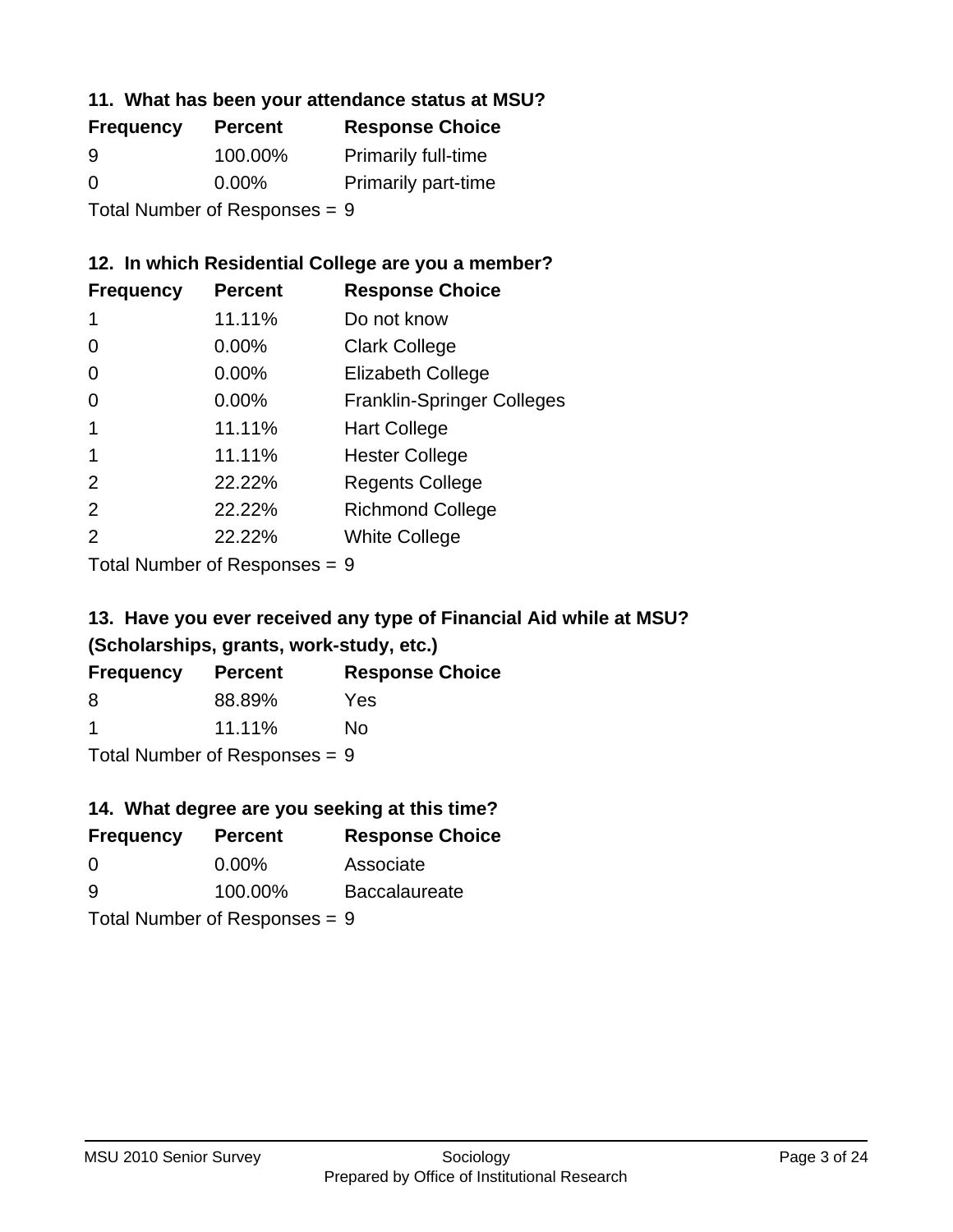**15. How many years will it take you to complete your degree from the point of your initial enrollment in college (including any time at a previous institution)?**

| <b>Frequency</b> | <b>Percent</b> | <b>Response Choice</b> |
|------------------|----------------|------------------------|
| $\Omega$         | 0.00%          | Two                    |
| 0                | 0.00%          | <b>Three</b>           |
| 5                | 55.56%         | Four                   |
| 2                | 22.22%         | Five                   |
| 0                | $0.00\%$       | <b>Six</b>             |
| 2                | 22.22%         | More than six          |
|                  |                |                        |

Total Number of Responses = 9

#### **16. In what range does your grade point average fall?**

| <b>Frequency</b> | <b>Percent</b> | <b>Response Choice</b> |
|------------------|----------------|------------------------|
| -3               | 33.33%         | $2.00 - 2.50$          |
| -5               | 55.56%         | $2.51 - 3.00$          |
| 1                | 11.11%         | $3.01 - 3.50$          |
| 0                | $0.00\%$       | $3.51 - 4.00$          |
|                  |                |                        |

Total Number of Responses = 9

# **They are used to sort the data, and do not appear in this table Questions 17 and 18 relate to department and program information.**

#### **19. For what purpose did you enroll at MSU?**

| <b>Frequency</b> | <b>Percent</b>              | <b>Response Choice</b>                    |
|------------------|-----------------------------|-------------------------------------------|
| 0                | $0.00\%$                    | To receive an associate degree            |
| 9                | 100.00%                     | To receive a baccalaureate degree         |
| $\overline{0}$   | $0.00\%$                    | To take a few job related courses         |
| $\Omega$         | $0.00\%$                    | To transfer to another college/university |
|                  | Total Number of Despesses 0 |                                           |

Total Number of Responses = 9

# **20. What is the highest degree you eventually hope to receive?**

| <b>Frequency</b> | <b>Percent</b>                 | <b>Response Choice</b> |
|------------------|--------------------------------|------------------------|
| 0                | $0.00\%$                       | Associate              |
| 3                | 33.33%                         | <b>Baccalaureate</b>   |
| 6                | 66.67%                         | Graduate               |
| 0                | $0.00\%$                       | Professional           |
|                  | $Total Number of Denonone = 0$ |                        |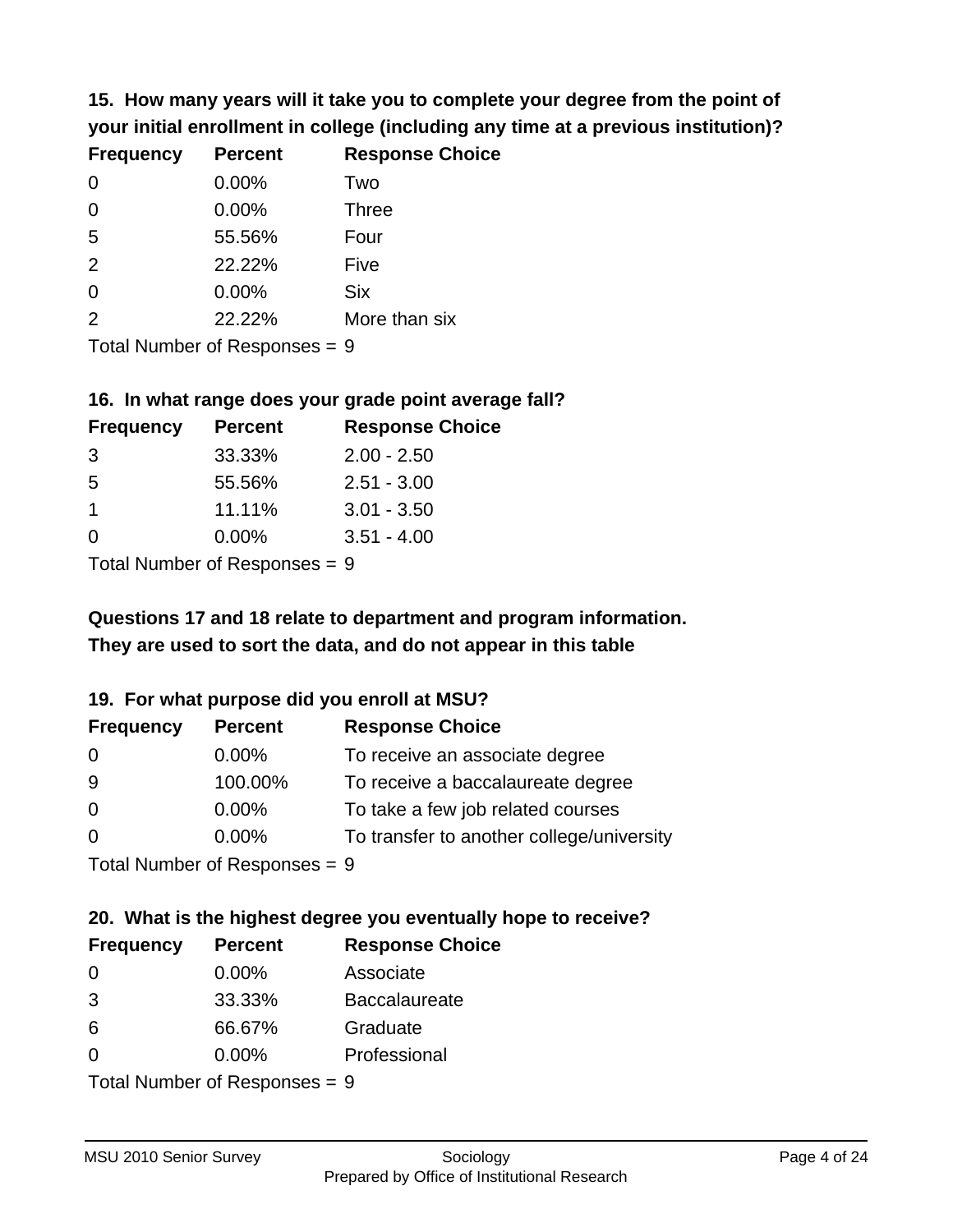### **21. Which best describes your situation?**

| <b>Frequency</b> | <b>Percent</b> | <b>Response Choice</b>               |
|------------------|----------------|--------------------------------------|
|                  | 11.11%         | Did not change major/area            |
| -1               | 11.11%         | Did not initially declare major/area |
| 7                | 77.78%         | Changed major/area                   |
|                  |                |                                      |

Total Number of Responses = 9

### **22. While school was in session during the past year, how many hours per week, on average, did you work for pay?**

| <b>Frequency</b> | <b>Percent</b> | <b>Response Choice</b> |
|------------------|----------------|------------------------|
| 3                | 33.33%         | Did not work           |
| $\Omega$         | 0.00%          | Worked 1-10 hrs        |
| 2                | 22.22%         | Worked 11-20 hrs       |
| 3                | 33.33%         | Worked 21-30 hrs       |
| $\mathbf 1$      | 11.11%         | Worked 31-40 hrs       |
| $\Omega$         | 0.00%          | Worked over 40 hrs     |
|                  |                |                        |

Total Number of Responses = 9

#### **23. For the most part, were classes offered at times convenient to you?**

| <b>Frequency</b>                | <b>Percent</b> | <b>Response Choice</b> |
|---------------------------------|----------------|------------------------|
| 9                               | 100.00%        | Yes                    |
| $\Omega$                        | $0.00\%$       | Nο                     |
| Total Number of Responses = $9$ |                |                        |

#### **24. If no, what time would you have preferred?**

| <b>Frequency</b> | <b>Percent</b>                  | <b>Response Choice</b> |
|------------------|---------------------------------|------------------------|
| $\Omega$         | #DIV/0!                         | Late afternoon         |
| 0                | #DIV/0!                         | Evening                |
| 0                | #DIV/0!                         | Weekend                |
| $\Omega$         | #DIV/0!                         | During the day         |
|                  | Total Number of Responses = $0$ |                        |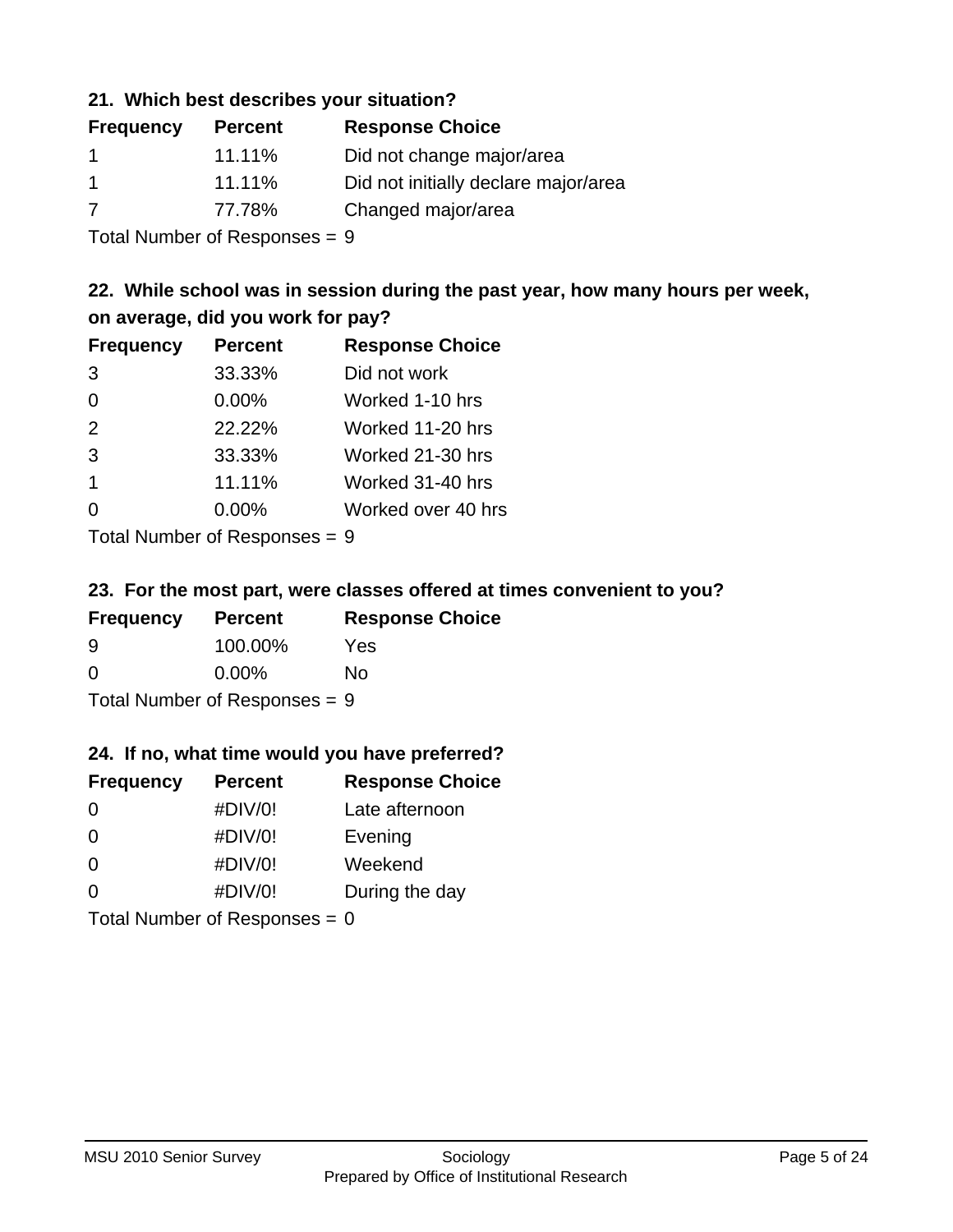### **25. Which best describes the location where you completed the majority of your coursework?**

| <b>Frequency</b>           | <b>Percent</b> | <b>Response Choice</b> |
|----------------------------|----------------|------------------------|
| 9                          | 100.00%        | Murray                 |
| 0                          | 0.00%          | Paducah                |
| $\overline{0}$             | 0.00%          | Ft. Campbell           |
| 0                          | 0.00%          | Madisonville           |
| 0                          | 0.00%          | Hopkinsville           |
| 0                          | 0.00%          | Henderson              |
| 0                          | 0.00%          | On the Internet        |
| 0                          | 0.00%          | Other                  |
| Tetal Number of Desperance |                | C.                     |

Total Number of Responses = 9

### **26. Did you take any online courses while at Murray State?**

| <b>Frequency</b>               | <b>Percent</b> | <b>Response Choice</b> |
|--------------------------------|----------------|------------------------|
| 2                              | <b>22.22%</b>  | Yes                    |
| -7                             | 77.78%         | Nο                     |
| $Total Number of DoEROROR = 0$ |                |                        |

Total Number of Responses = 9

# **27. Did it take you an extra semester or more to complete degree requirements at Murray State?**

| <b>Frequency</b> | <b>Percent</b> | <b>Response Choice</b> |
|------------------|----------------|------------------------|
| -7               | 77.78%         | Yes                    |
| 2                | 22.22%         | No.                    |
| ________         |                |                        |

Total Number of Responses = 9

#### **28. If yes, why did it take you an extra semester or more?**

| <b>Frequency</b>                | <b>Percent</b> | <b>Response Choice</b>                                       |
|---------------------------------|----------------|--------------------------------------------------------------|
| $\overline{0}$                  | $0.00\%$       | Work obligation limited my enrollment.                       |
| $\mathbf 0$                     | $0.00\%$       | Family obligations limited my enrollment.                    |
| $\mathbf 0$                     | 0.00%          | Tuition and other costs of attendance limited my enrollment. |
| $5\phantom{.0}$                 | 71.43%         | A decision to change majors added to my requirements.        |
| $\mathbf 0$                     | $0.00\%$       | A required course or courses were not offered.               |
| $\Omega$                        | $0.00\%$       | Credits were lost transferring to Murray State.              |
| 2                               | 28.57%         | Other                                                        |
| Total Number of Responses = $7$ |                |                                                              |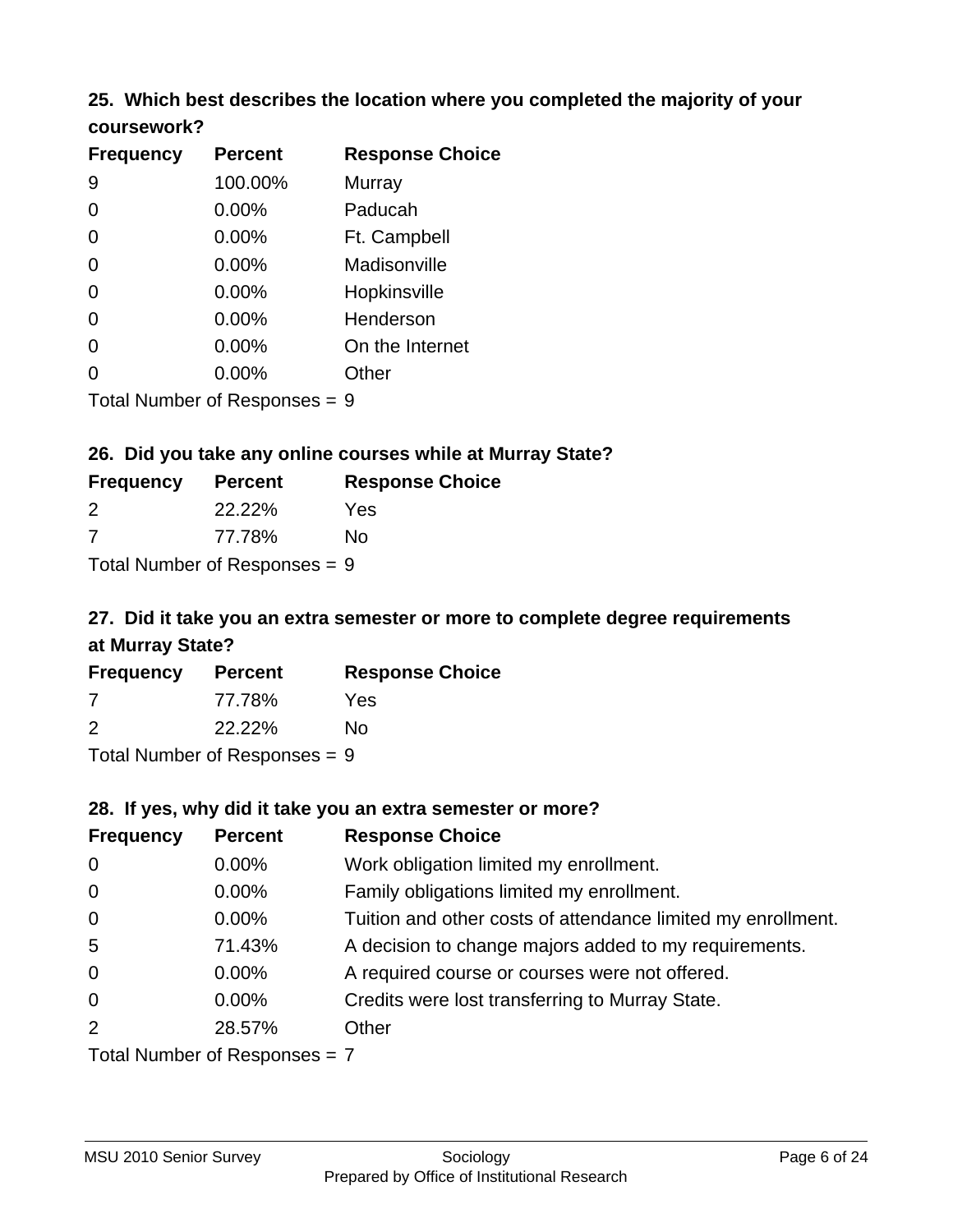# **29. Did you have trouble getting any course(s) you needed while at Murray State?**

| <b>Frequency</b> | <b>Percent</b>                  | <b>Response Choice</b> |
|------------------|---------------------------------|------------------------|
| -4               | 44.44%                          | Yes                    |
| -5               | 55.56%                          | No.                    |
|                  | Total Number of Responses = $9$ |                        |

### **30. If yes, why did you have trouble getting the course?**

| <b>Frequency</b> | <b>Percent</b> | <b>Response Choice</b>                                |
|------------------|----------------|-------------------------------------------------------|
| 2                | 50.00%         | Not offered the semester I needed it.                 |
| $\overline{0}$   | $0.00\%$       | Not offered at hours convenient to my work schedule.  |
| $\overline{1}$   | 25.00%         | Not offered at hours suitable for my school schedule. |
| $\overline{1}$   | 25.00%         | All course sections were closed.                      |
| $\overline{0}$   | $0.00\%$       | I was unaware of the prerequisites for the course.    |
|                  |                |                                                       |

Total Number of Responses = 4

# **31. Which statement best describes your experience with off-campus coop/internship?**

| <b>Frequency</b> | <b>Percent</b>                                                     | <b>Response Choice</b>             |
|------------------|--------------------------------------------------------------------|------------------------------------|
| 9                | 100.00%                                                            | Cannot judge, I did not have one.  |
| $\Omega$         | 0.00%                                                              | My experience was very valuable.   |
| $\Omega$         | $0.00\%$                                                           | My experience was valuable.        |
| $\Omega$         | 0.00%                                                              | My experience was of little value. |
| $\Omega$         | 0.00%                                                              | My experience was of no value.     |
|                  | $T$ at all Message and $R$ $\sim$ and $\sim$ and $\sim$ and $\sim$ |                                    |

Total Number of Responses = 9

# **32. Which statement best describes your experience with on-campus faculty-directed research, scholarly, or creative project?**

| <b>Frequency</b> | <b>Percent</b>                 | <b>Response Choice</b>             |
|------------------|--------------------------------|------------------------------------|
| 7                | 77.78%                         | Cannot judge; I did not have one.  |
| $\overline{1}$   | 11.11%                         | My experience was very valuable.   |
| $\Omega$         | $0.00\%$                       | My experience was valuable.        |
| $\overline{1}$   | 11.11%                         | My experience was of little value. |
| $\Omega$         | $0.00\%$                       | My experience was of no value.     |
|                  | $Total Number of Denonone = 0$ |                                    |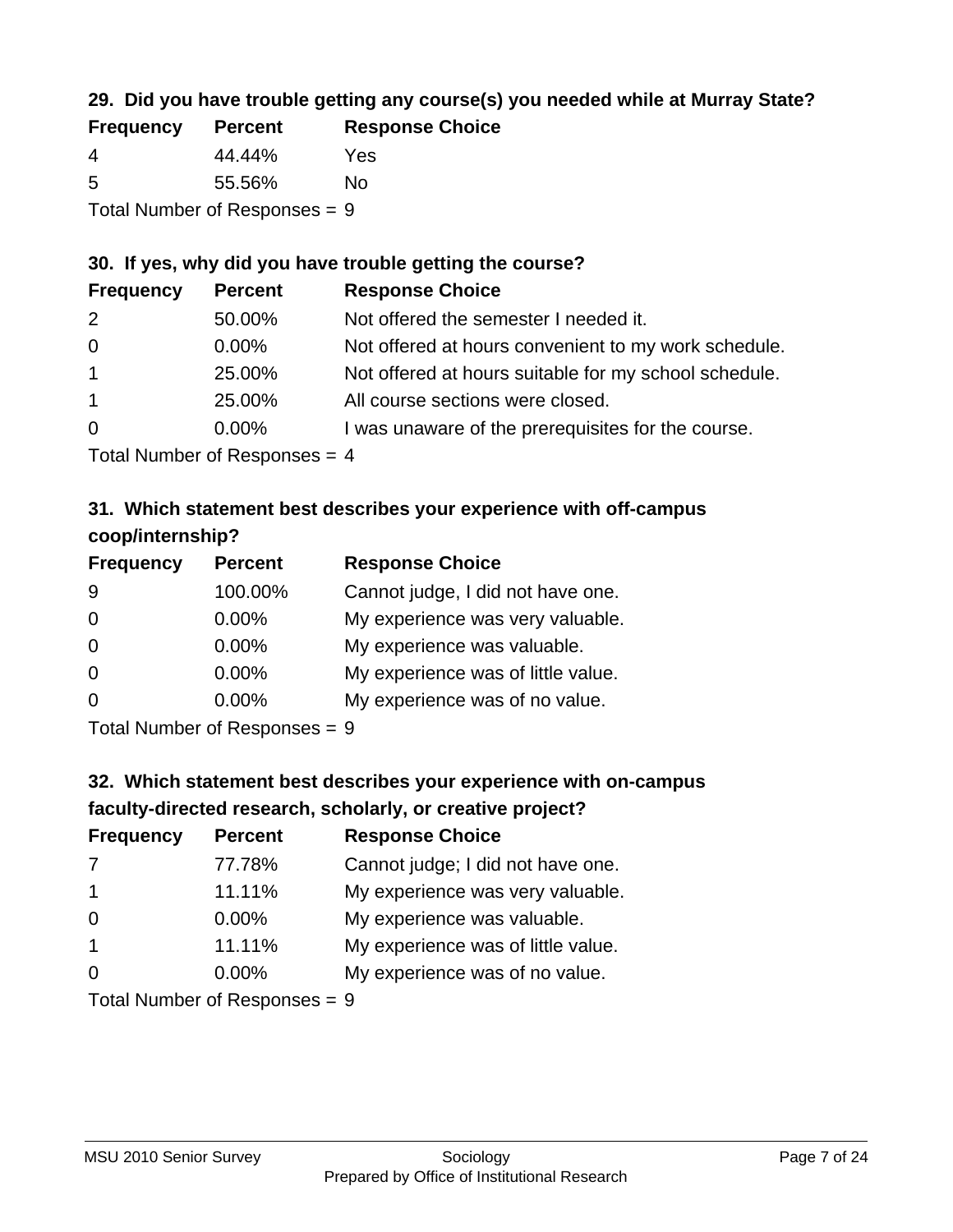#### **33. Which statement best describes your experience with academic advising in your major/area?**

| $\mathbf{u}$ yvu $\mathbf{u}$ yvu $\mathbf{u}$ |                |                                                       |
|------------------------------------------------|----------------|-------------------------------------------------------|
| <b>Frequency</b>                               | <b>Percent</b> | <b>Response Choice</b>                                |
| $\mathbf 1$                                    | 11.11%         | Cannot judge; I did not make use of the opportunity.  |
| 8                                              | 88.89%         | I was satisfied with information my adviser provided. |
| $\overline{0}$                                 | $0.00\%$       | Advice was inaccurate, incomplete, or misleading.     |
| $\overline{0}$                                 | $0.00\%$       | My adviser was not available.                         |
|                                                |                |                                                       |

Total Number of Responses = 9

# **For questions 34-48, indicate the extent to which you were satisfied.**

| 34. Class size relative to type of course |  |  |  |  |  |  |  |  |
|-------------------------------------------|--|--|--|--|--|--|--|--|
|-------------------------------------------|--|--|--|--|--|--|--|--|

| <b>Frequency</b>                | <b>Percent</b> | <b>Response Choice</b> |  |
|---------------------------------|----------------|------------------------|--|
| 3                               | 33.33%         | Very satisfied         |  |
| 6                               | 66.67%         | Satisfied              |  |
| $\Omega$                        | $0.00\%$       | <b>Dissatisfied</b>    |  |
| $\Omega$                        | $0.00\%$       | Very dissatisfied      |  |
| Total Number of Poenonces $= 0$ |                |                        |  |

Total Number of Responses = 9

### **35. Out-of-class availability of faculty**

| <b>Frequency</b> | <b>Percent</b> | <b>Response Choice</b> |
|------------------|----------------|------------------------|
| $\mathcal{P}$    | 22.22%         | Very satisfied         |
| 7                | 77.78%         | Satisfied              |
| $\Omega$         | $0.00\%$       | <b>Dissatisfied</b>    |
| ∩                | $0.00\%$       | Very dissatisfied      |
|                  |                |                        |

Total Number of Responses = 9

# **36. Effectiveness of your high school preparation for college work**

| <b>Frequency</b> | <b>Percent</b>              | <b>Response Choice</b> |
|------------------|-----------------------------|------------------------|
| 2                | 22.22%                      | Very satisfied         |
| $\overline{4}$   | 44.44%                      | Satisfied              |
| 2                | 22.22%                      | <b>Dissatisfied</b>    |
|                  | 11.11%                      | Very dissatisfied      |
|                  | Tatal Massakan af Dagmannar |                        |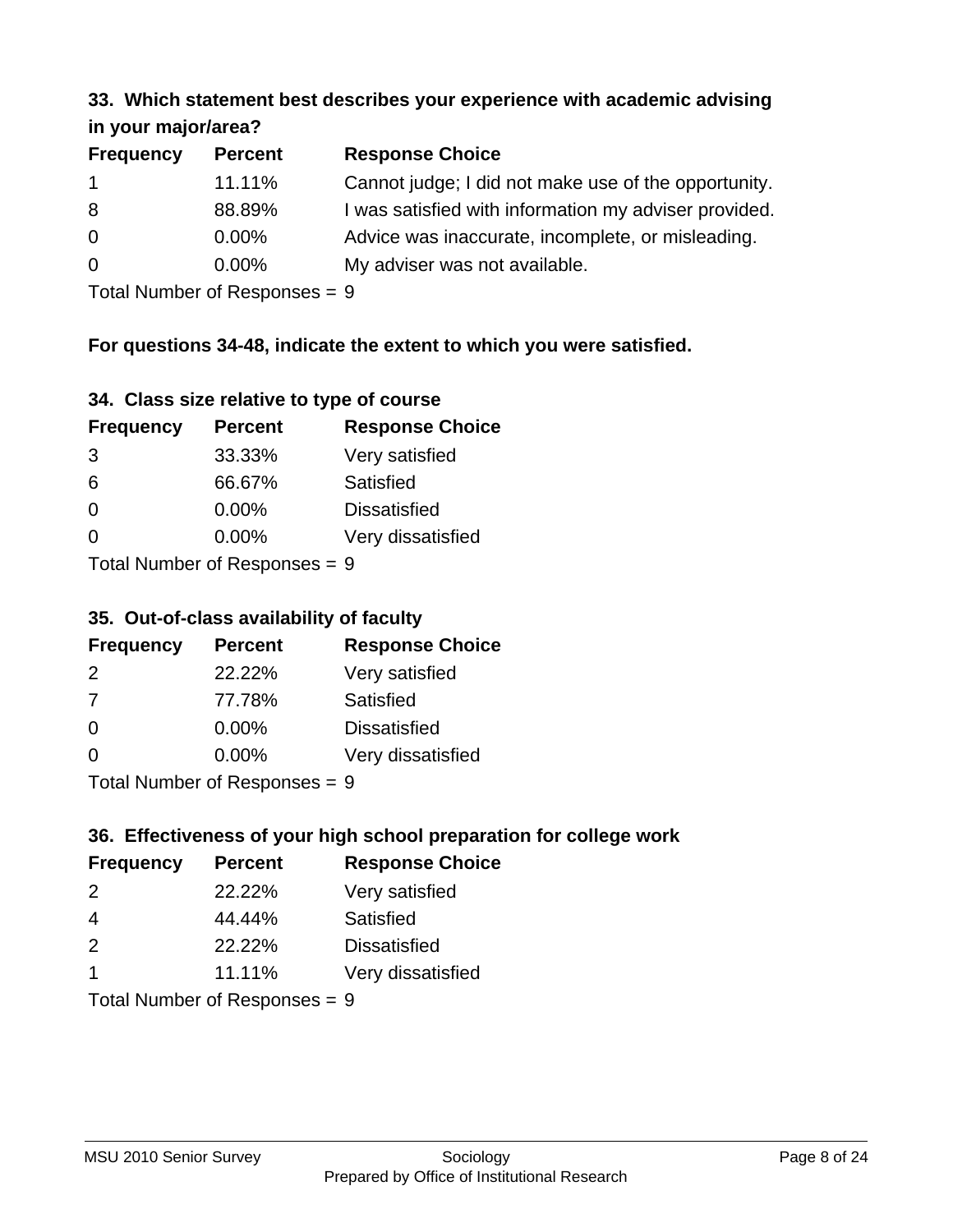# **37. Fairness of faculty in their treatment of individual students**

| <b>Percent</b> | <b>Response Choice</b> |
|----------------|------------------------|
| 33.33%         | Very satisfied         |
| 44.44%         | Satisfied              |
| 11.11%         | <b>Dissatisfied</b>    |
| 11.11%         | Very dissatisfied      |
|                |                        |

Total Number of Responses = 9

#### **38. Overall quality of instruction at Murray State**

| <b>Frequency</b>     | <b>Percent</b> | <b>Response Choice</b> |
|----------------------|----------------|------------------------|
| 3                    | 33.33%         | Very satisfied         |
| 4                    | 44.44%         | Satisfied              |
| $\blacktriangleleft$ | 11.11%         | <b>Dissatisfied</b>    |
|                      | 11.11%         | Very dissatisfied      |
|                      |                |                        |

Total Number of Responses = 9

# **39. Quality of instruction in University Studies (General Education) courses**

| <b>Frequency</b> | <b>Percent</b> | <b>Response Choice</b> |
|------------------|----------------|------------------------|
| $\mathcal{P}$    | 22.22%         | Very satisfied         |
| 5                | 55.56%         | Satisfied              |
| 2                | 22.22%         | <b>Dissatisfied</b>    |
| $\Omega$         | 0.00%          | Very dissatisfied      |
|                  |                |                        |

Total Number of Responses = 9

#### **40. Quality of instruction in your major**

| <b>Frequency</b> | <b>Percent</b>             | <b>Response Choice</b> |
|------------------|----------------------------|------------------------|
| 3                | 33.33%                     | Very satisfied         |
| 6                | 66.67%                     | Satisfied              |
| $\Omega$         | $0.00\%$                   | <b>Dissatisfied</b>    |
| $\Omega$         | 0.00%                      | Very dissatisfied      |
|                  | Tatal Number of Desperance |                        |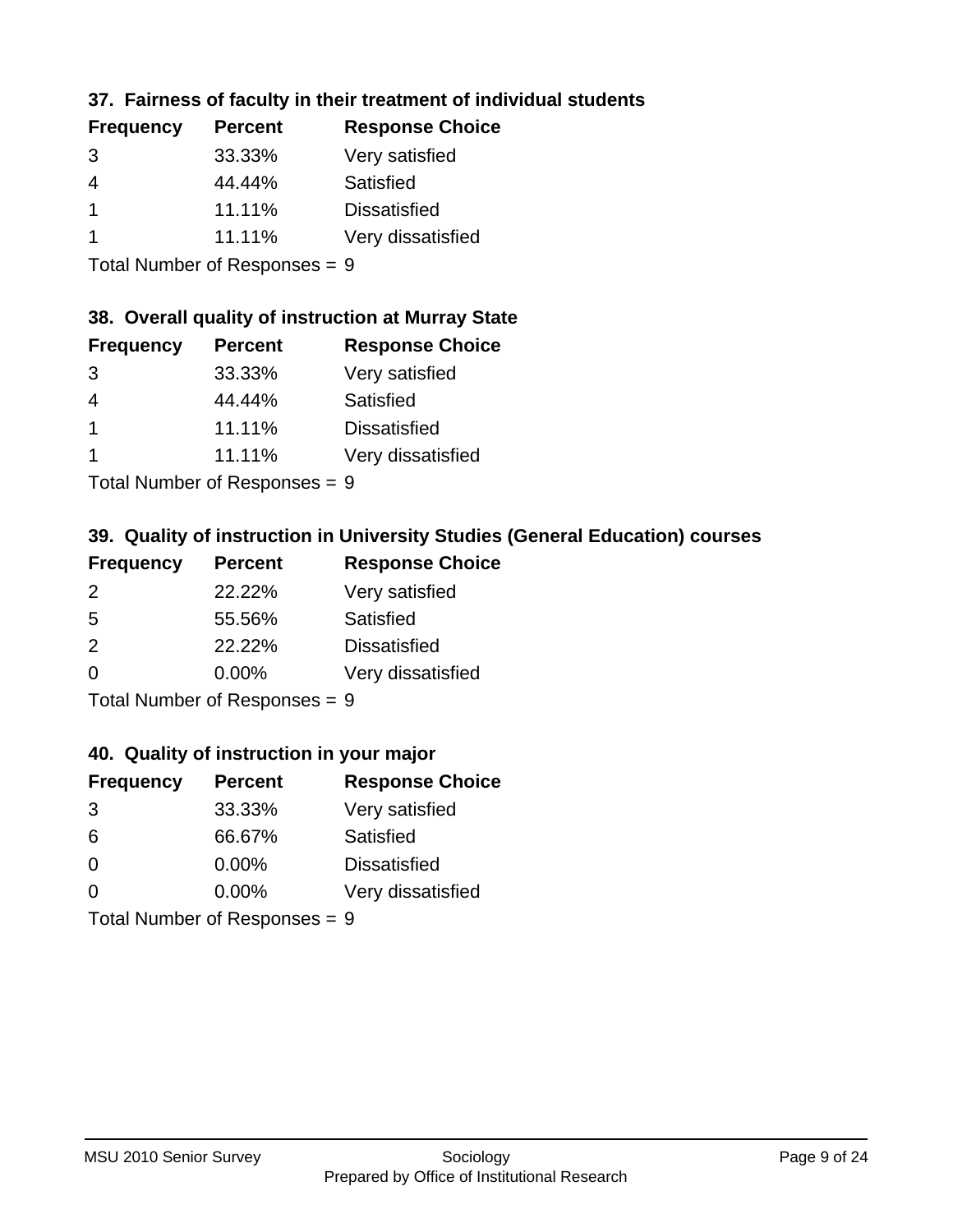## **41. Clarity of program objectives in your major**

| <b>Frequency</b> | <b>Percent</b> | <b>Response Choice</b> |
|------------------|----------------|------------------------|
| 2                | 22.22%         | Very satisfied         |
| 7                | 77.78%         | Satisfied              |
| 0                | $0.00\%$       | <b>Dissatisfied</b>    |
|                  | $0.00\%$       | Very dissatisfied      |
|                  |                |                        |

Total Number of Responses = 9

#### **42. Intellectual challenge of the academic program**

| <b>Frequency</b> | <b>Percent</b> | <b>Response Choice</b> |
|------------------|----------------|------------------------|
| $\mathcal{P}$    | 22.22%         | Very satisfied         |
| 6                | 66.67%         | Satisfied              |
|                  | 11.11%         | <b>Dissatisfied</b>    |
| ∩                | $0.00\%$       | Very dissatisfied      |
|                  |                |                        |

Total Number of Responses = 9

# **43. Encouragement and information from your major department for employment after graduation**

| <b>Frequency</b> | <b>Percent</b> | <b>Response Choice</b> |
|------------------|----------------|------------------------|
| 2                | 22.22%         | Very satisfied         |
| $\overline{4}$   | 44.44%         | Satisfied              |
| 3                | 33.33%         | <b>Dissatisfied</b>    |
| $\Omega$         | 0.00%          | Very dissatisfied      |
|                  |                |                        |

Total Number of Responses = 9

# **44. Availability of opportunities to engage in a faculty-mentored research,**

### **scholarly, or creative project in your area of study/interest**

| <b>Frequency</b> | <b>Percent</b> | <b>Response Choice</b> |
|------------------|----------------|------------------------|
|                  | 11.11%         | Very satisfied         |
| 4                | 44.44%         | Satisfied              |
| 3                | 33.33%         | <b>Dissatisfied</b>    |
|                  | 11.11%         | Very dissatisfied      |
|                  |                |                        |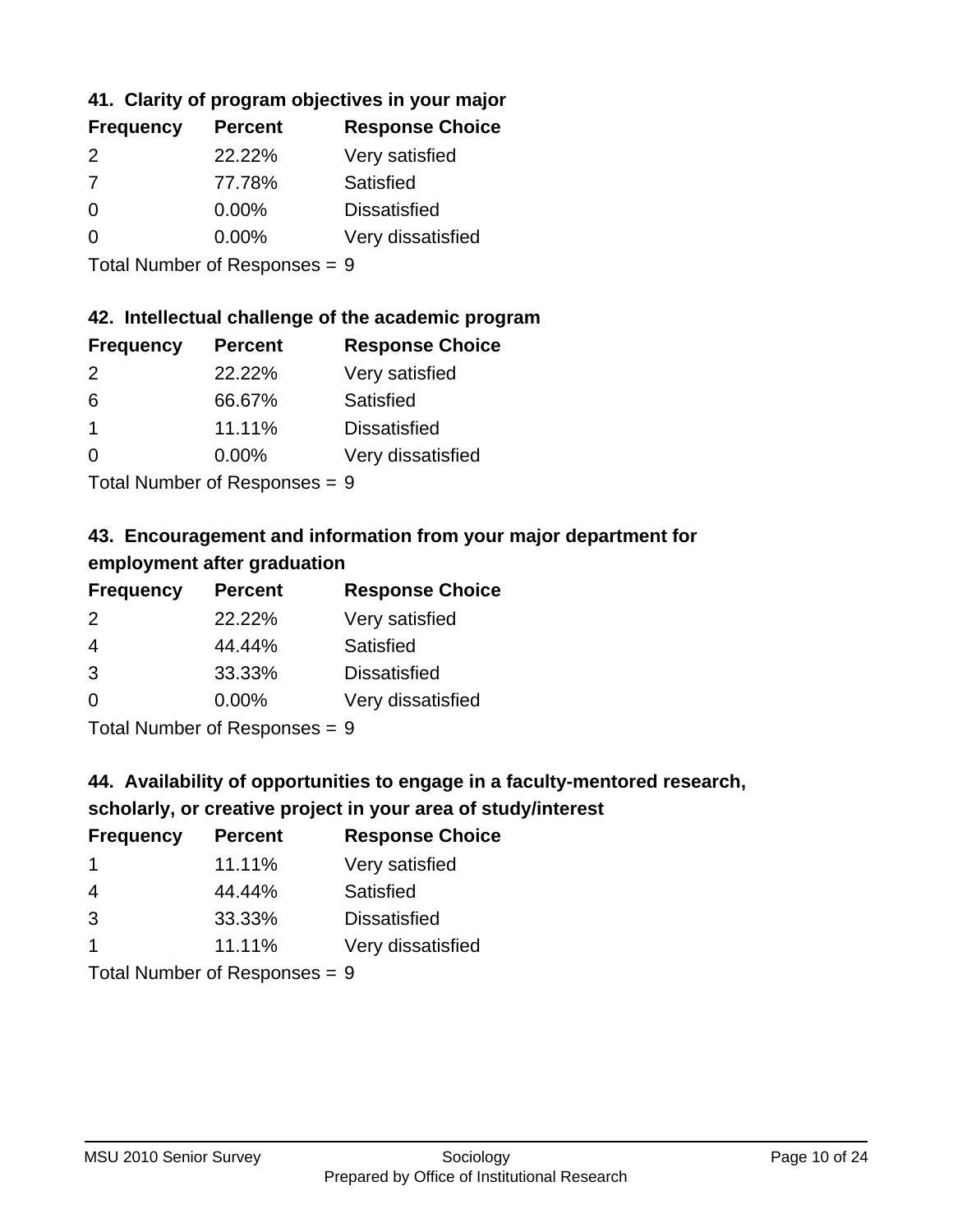#### **45. Library hours**

| <b>Frequency</b> | <b>Percent</b> | <b>Response Choice</b> |
|------------------|----------------|------------------------|
| 3                | 33.33%         | Very satisfied         |
| 5                | 55.56%         | Satisfied              |
|                  | 11.11%         | <b>Dissatisfied</b>    |
| $\Omega$         | $0.00\%$       | Very dissatisfied      |
|                  |                |                        |

Total Number of Responses = 9

## **46. Effectiveness of library personnel in meeting your information needs**

| <b>Frequency</b> | <b>Percent</b> | <b>Response Choice</b> |
|------------------|----------------|------------------------|
| 3                | 33.33%         | Very satisfied         |
| 4                | 44.44%         | Satisfied              |
| $\mathcal{P}$    | 22.22%         | <b>Dissatisfied</b>    |
| $\Omega$         | $0.00\%$       | Very dissatisfied      |
|                  |                |                        |

Total Number of Responses = 9

# **47. Access to library resources on hand**

| <b>Frequency</b> | <b>Percent</b>              | <b>Response Choice</b> |
|------------------|-----------------------------|------------------------|
| $\mathcal{P}$    | 22.22%                      | Very satisfied         |
| 6                | 66.67%                      | Satisfied              |
| -1               | 11.11%                      | <b>Dissatisfied</b>    |
| ∩                | 0.00%                       | Very dissatisfied      |
|                  | Tatal Massakan af Dannannan |                        |

Total Number of Responses = 9

#### **48. Electronic access to library resources**

| <b>Frequency</b>              | <b>Percent</b> | <b>Response Choice</b> |
|-------------------------------|----------------|------------------------|
| $\mathcal{P}$                 | 22.22%         | Very satisfied         |
| 7                             | 77.78%         | Satisfied              |
| $\Omega$                      | $0.00\%$       | <b>Dissatisfied</b>    |
| ∩                             | $0.00\%$       | Very dissatisfied      |
| Total Number of Responses = 9 |                |                        |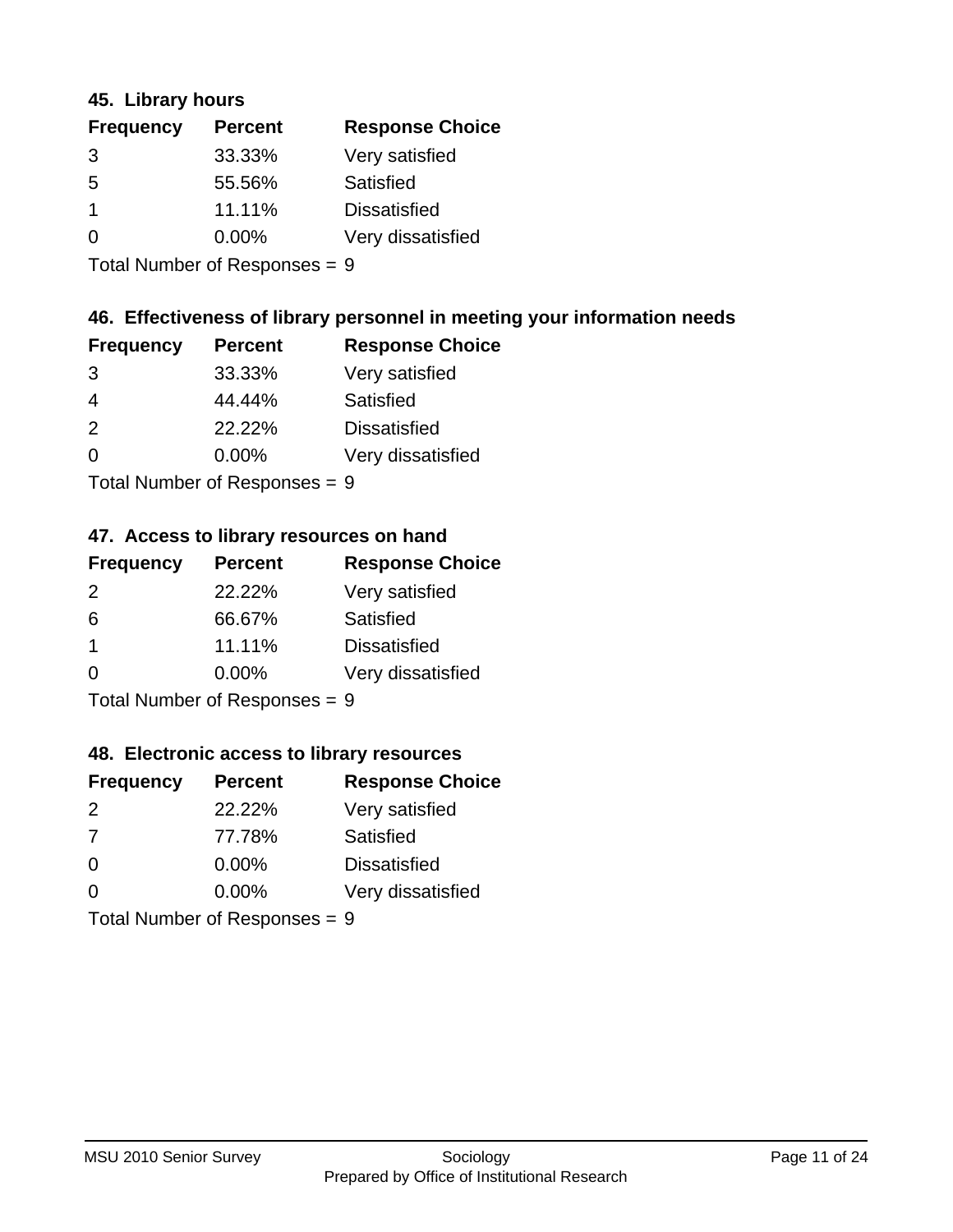**was in helping you achieve these goals. For questions 49-55, please indicate how effective University Studies at MSU** 

## **49. Writing Skills**

| <b>Frequency</b>              | <b>Percent</b> | <b>Response Choice</b> |
|-------------------------------|----------------|------------------------|
| -1                            | 11.11%         | Very effective         |
| 8                             | 88.89%         | Effective              |
| $\Omega$                      | 0.00%          | Ineffective            |
| $\Omega$                      | 0.00%          | Very ineffective       |
| Total Number of Responses = 9 |                |                        |

### **50. Speaking Skills**

| <b>Frequency</b> | <b>Percent</b>            | <b>Response Choice</b> |
|------------------|---------------------------|------------------------|
| $\mathbf 1$      | 11.11%                    | Very effective         |
| 6                | 66.67%                    | Effective              |
| $\mathcal{P}$    | 22.22%                    | Ineffective            |
| $\Omega$         | 0.00%                     | Very ineffective       |
|                  | Total Number of Deepensee |                        |

Total Number of Responses = 9

### **51. Critical Thinking Skills**

| <b>Frequency</b> | <b>Percent</b> | <b>Response Choice</b> |
|------------------|----------------|------------------------|
| $\mathcal{P}$    | 22.22%         | Very effective         |
| -5               | 55.56%         | Effective              |
| $\mathcal{P}$    | 22.22%         | Ineffective            |
| $\Omega$         | 0.00%          | Very ineffective       |
|                  |                |                        |

Total Number of Responses = 9

# **52. Computer Technology**

| <b>Frequency</b>              | <b>Percent</b> | <b>Response Choice</b> |
|-------------------------------|----------------|------------------------|
| -1                            | 11.11%         | Very effective         |
| 7                             | 77.78%         | Effective              |
| $\mathbf 1$                   | 11.11%         | Ineffective            |
| $\Omega$                      | 0.00%          | Very ineffective       |
| Total Number of Responses = 9 |                |                        |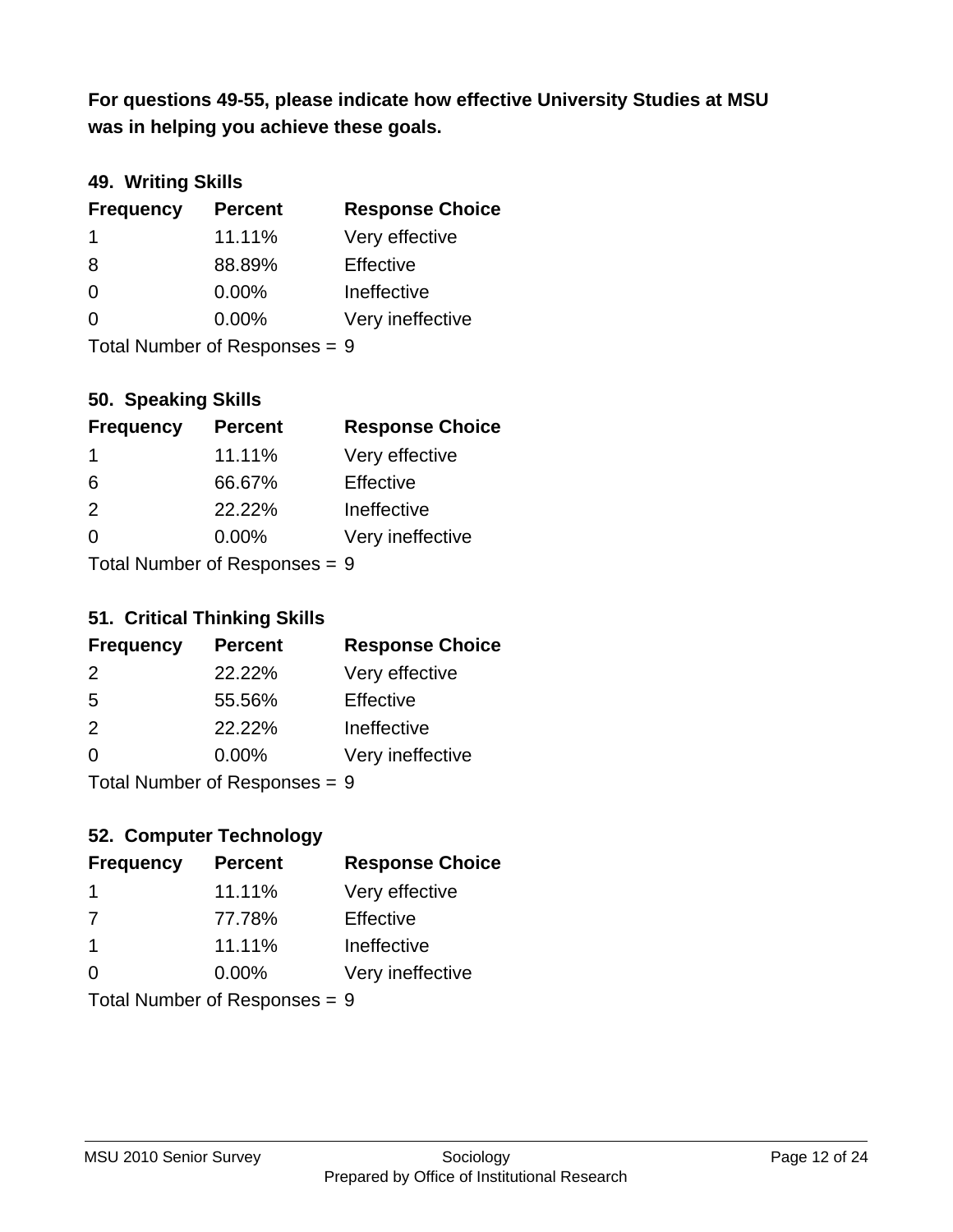### **53. General Knowledge in the liberal arts and sciences**

| <b>Frequency</b> | <b>Percent</b> | <b>Response Choice</b> |
|------------------|----------------|------------------------|
| $\mathcal{P}$    | 22.22%         | Very effective         |
| .5               | 55.56%         | Effective              |
| $\mathcal{P}$    | 22.22%         | Ineffective            |
| ∩                | $0.00\%$       | Very ineffective       |
|                  |                |                        |

Total Number of Responses = 9

#### **54. International Perspectives**

| <b>Frequency</b> | <b>Percent</b> | <b>Response Choice</b> |
|------------------|----------------|------------------------|
| -1               | 11.11%         | Very effective         |
| 2                | 22.22%         | Effective              |
| .5               | 55.56%         | Ineffective            |
| 1                | 11.11%         | Very ineffective       |
|                  |                |                        |

Total Number of Responses = 9

# **55. Stimulation of interest in areas outside your chosen field of study**

| <b>Frequency</b> | <b>Percent</b>                             | <b>Response Choice</b> |
|------------------|--------------------------------------------|------------------------|
|                  | 11.11%                                     | Very effective         |
| 6                | 66.67%                                     | Effective              |
| -1               | 11.11%                                     | Ineffective            |
|                  | 11.11%                                     | Very ineffective       |
|                  | $T$ at all Message and $D$ are a second on |                        |

Total Number of Responses = 9

# **For questions 56-83, please indicate how satisfactorily the following met your needs**

#### **56. African-American Student Services**

| <b>Frequency</b>              | <b>Percent</b> | <b>Response Choice</b> |
|-------------------------------|----------------|------------------------|
| 8                             | 88.89%         | Did not use            |
| $\overline{1}$                | 11.11%         | Very satisfied         |
| $\Omega$                      | 0.00%          | Satisfied              |
| $\Omega$                      | 0.00%          | <b>Dissatisfied</b>    |
| $\Omega$                      | 0.00%          | Very dissatisfied      |
| Total Number of Responses = 9 |                |                        |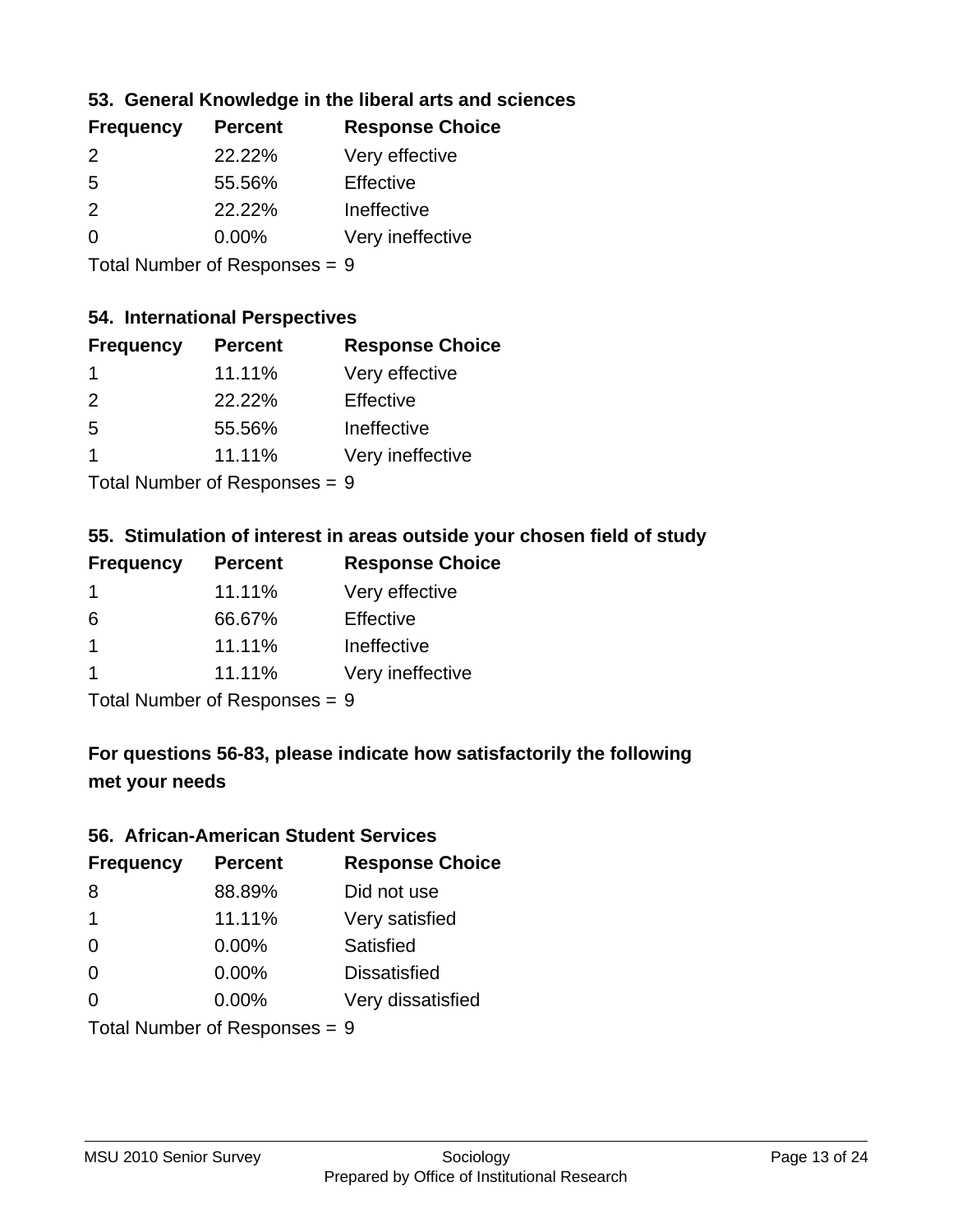#### **57. Career Services Office**

| <b>Frequency</b> | <b>Percent</b> | <b>Response Choice</b> |
|------------------|----------------|------------------------|
| $\mathcal{P}$    | 22.22%         | Did not use            |
| $\mathcal{P}$    | 22.22%         | Very satisfied         |
|                  | 44.44%         | Satisfied              |
|                  | 11.11%         | <b>Dissatisfied</b>    |
|                  | $0.00\%$       | Very dissatisfied      |
|                  |                |                        |

Total Number of Responses = 9

# **58. Counseling and Testing Center**

| <b>Frequency</b>          | <b>Percent</b> | <b>Response Choice</b> |
|---------------------------|----------------|------------------------|
| -5                        | 55.56%         | Did not use            |
| 2                         | 22.22%         | Very satisfied         |
| 2                         | 22.22%         | <b>Satisfied</b>       |
| $\Omega$                  | $0.00\%$       | <b>Dissatisfied</b>    |
| ∩                         | 0.00%          | Very dissatisfied      |
| Total Number of Desponses |                |                        |

Total Number of Responses = 9

#### **59. Cultural programming and activities**

| <b>Frequency</b>           | <b>Percent</b> | <b>Response Choice</b> |
|----------------------------|----------------|------------------------|
| 7                          | 77.78%         | Did not use            |
| $\Omega$                   | 0.00%          | Very satisfied         |
| 2                          | 22.22%         | Satisfied              |
| $\Omega$                   | 0.00%          | <b>Dissatisfied</b>    |
| $\Omega$                   | 0.00%          | Very dissatisfied      |
| Total Number of Deepersoon |                |                        |

Total Number of Responses = 9

#### **60. E-study courses**

| <b>Frequency</b> | <b>Percent</b>                | <b>Response Choice</b> |
|------------------|-------------------------------|------------------------|
| 6                | 66.67%                        | Did not use            |
| $\Omega$         | 0.00%                         | Very satisfied         |
| 3                | 33.33%                        | Satisfied              |
| $\Omega$         | 0.00%                         | <b>Dissatisfied</b>    |
| $\Omega$         | $0.00\%$                      | Very dissatisfied      |
|                  | Total Number of Responses = 9 |                        |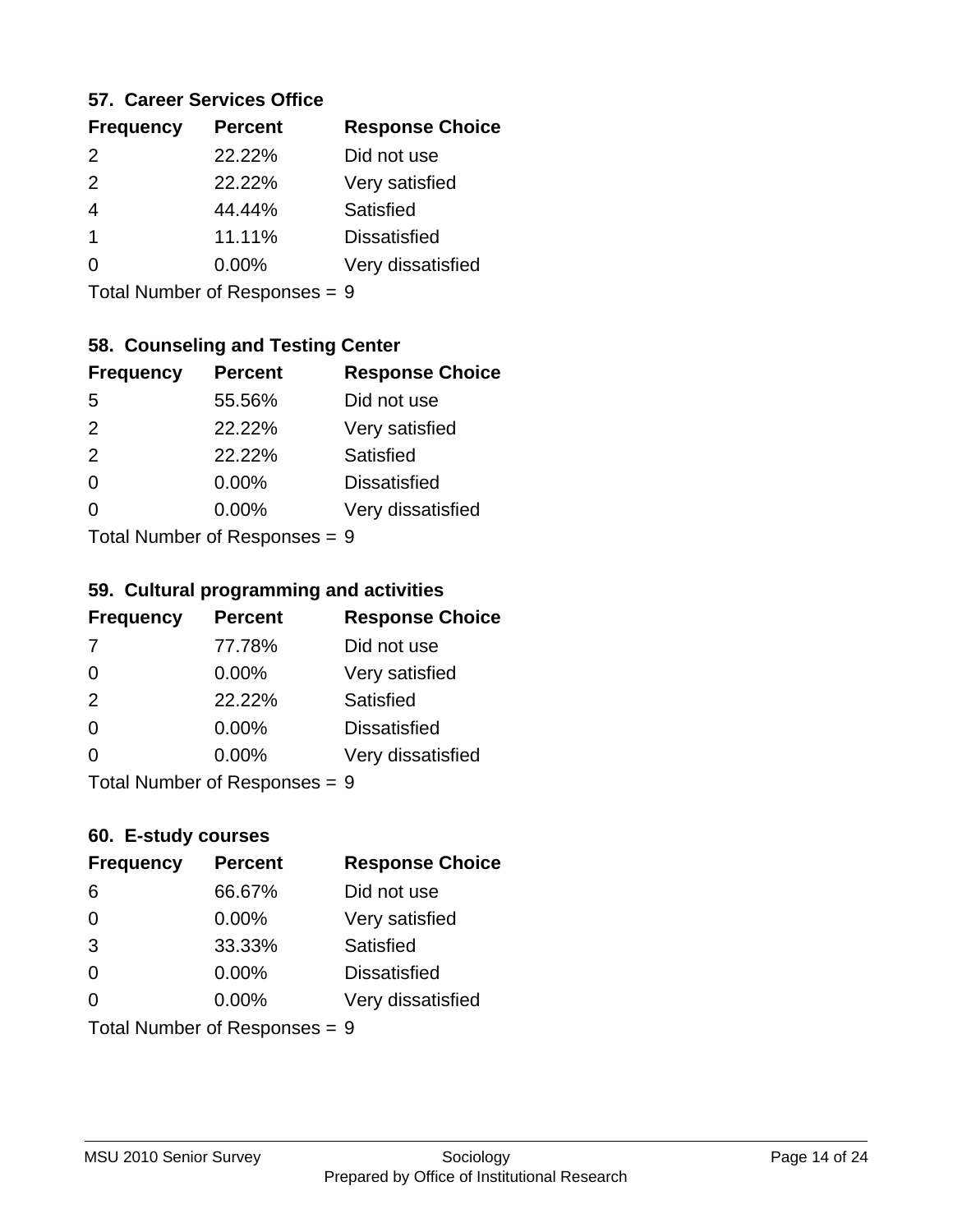#### **61. Food Services**

| <b>Frequency</b> | <b>Percent</b> | <b>Response Choice</b> |
|------------------|----------------|------------------------|
| $\Omega$         | 0.00%          | Did not use            |
| $\mathcal{P}$    | 22.22%         | Very satisfied         |
| $\overline{4}$   | 44.44%         | Satisfied              |
| 3                | 33.33%         | <b>Dissatisfied</b>    |
| ∩                | $0.00\%$       | Very dissatisfied      |
|                  |                |                        |

Total Number of Responses = 9

# **62. Greek life and activities**

| <b>Frequency</b>              | <b>Percent</b> | <b>Response Choice</b> |
|-------------------------------|----------------|------------------------|
| -7                            | 77.78%         | Did not use            |
| 0                             | 0.00%          | Very satisfied         |
| 2                             | 22.22%         | Satisfied              |
| $\Omega$                      | 0.00%          | <b>Dissatisfied</b>    |
| O                             | $0.00\%$       | Very dissatisfied      |
| Total Number of Responses = 9 |                |                        |

**63. Health Services**

| <b>Frequency</b> | <b>Percent</b>             | <b>Response Choice</b> |
|------------------|----------------------------|------------------------|
| 1                | 11.11%                     | Did not use            |
| 3                | 33.33%                     | Very satisfied         |
| 5                | 55.56%                     | Satisfied              |
| $\Omega$         | $0.00\%$                   | <b>Dissatisfied</b>    |
| $\Omega$         | 0.00%                      | Very dissatisfied      |
|                  | Total Number of Desperance |                        |

Total Number of Responses = 9

### **64. Honor Societies/Departmental Clubs/Special Interest Organizations**

| <b>Frequency</b>              | <b>Percent</b> | <b>Response Choice</b> |
|-------------------------------|----------------|------------------------|
| $\overline{4}$                | 44.44%         | Did not use            |
| 3                             | 33.33%         | Very satisfied         |
| 2                             | 22.22%         | Satisfied              |
| $\Omega$                      | 0.00%          | <b>Dissatisfied</b>    |
| $\Omega$                      | 0.00%          | Very dissatisfied      |
| Total Number of Responses = 9 |                |                        |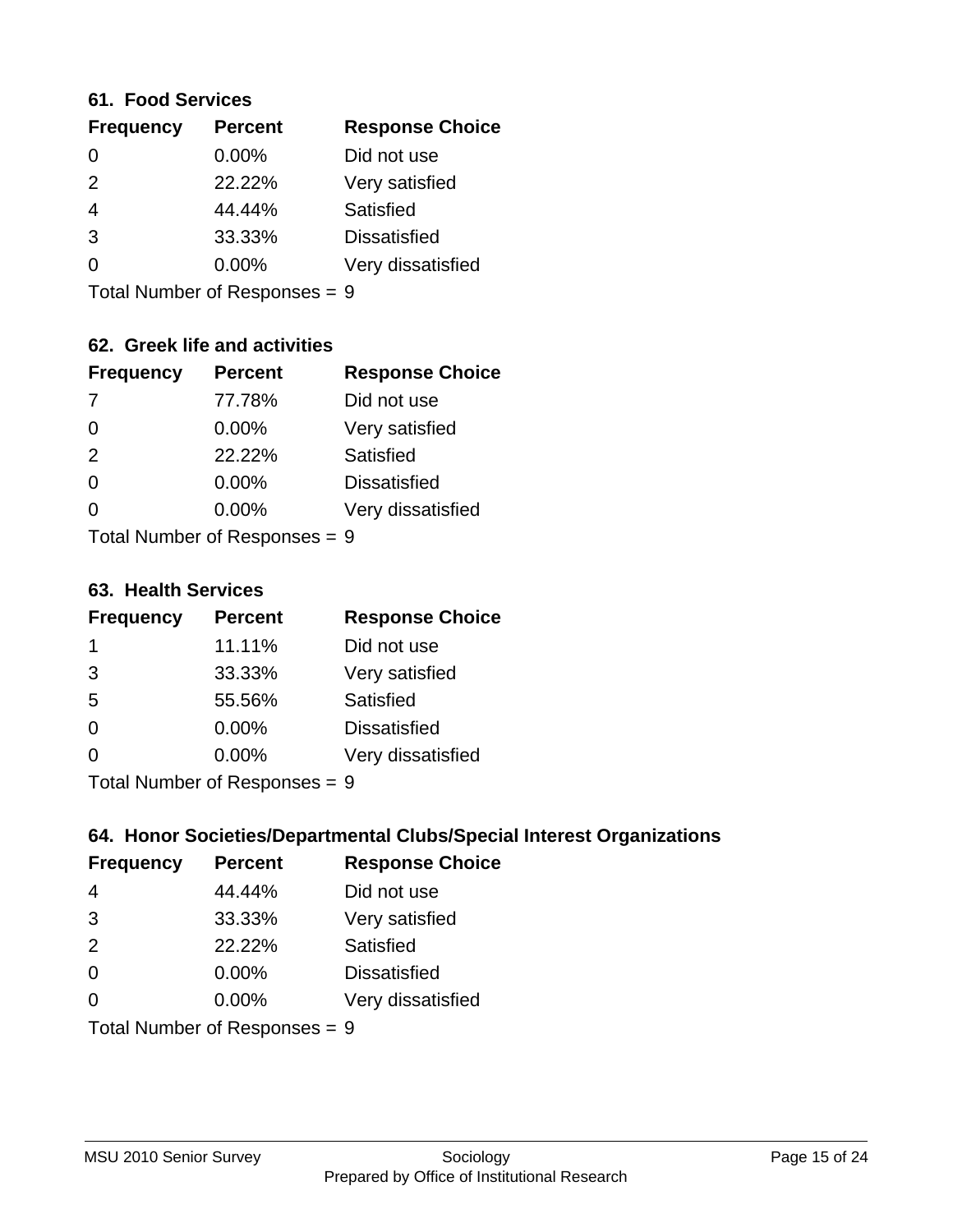### **65. International Programs and activities**

| <b>Frequency</b> | <b>Percent</b> | <b>Response Choice</b> |
|------------------|----------------|------------------------|
|                  | 77.78%         | Did not use            |
| 0                | $0.00\%$       | Very satisfied         |
| 2                | 22.22%         | Satisfied              |
| O                | $0.00\%$       | <b>Dissatisfied</b>    |
|                  | $0.00\%$       | Very dissatisfied      |
|                  |                |                        |

Total Number of Responses = 9

### **66. International student support services**

| <b>Frequency</b>          | <b>Percent</b> | <b>Response Choice</b> |
|---------------------------|----------------|------------------------|
| 8                         | 88.89%         | Did not use            |
| $\Omega$                  | 0.00%          | Very satisfied         |
| -1                        | 11.11%         | Satisfied              |
| $\Omega$                  | 0.00%          | <b>Dissatisfied</b>    |
| ∩                         | 0.00%          | Very dissatisfied      |
| Total Number of Desponses |                |                        |

Total Number of Responses = 9

#### **67. Intramural Sports and Recreation**

| <b>Frequency</b> | <b>Percent</b>             | <b>Response Choice</b> |
|------------------|----------------------------|------------------------|
| 5                | 55.56%                     | Did not use            |
| $\Omega$         | $0.00\%$                   | Very satisfied         |
| 2                | 22.22%                     | Satisfied              |
| -1               | 11.11%                     | <b>Dissatisfied</b>    |
|                  | 11.11%                     | Very dissatisfied      |
|                  | Tatal Number of Desperance |                        |

Total Number of Responses = 9

# **68. Lowry Center/Community College**

| <b>Frequency</b>              | <b>Percent</b> | <b>Response Choice</b> |
|-------------------------------|----------------|------------------------|
| 6                             | 66.67%         | Did not use            |
| $\Omega$                      | 0.00%          | Very satisfied         |
| 3                             | 33.33%         | Satisfied              |
| $\Omega$                      | 0.00%          | <b>Dissatisfied</b>    |
| $\Omega$                      | $0.00\%$       | Very dissatisfied      |
| Total Number of Responses = 9 |                |                        |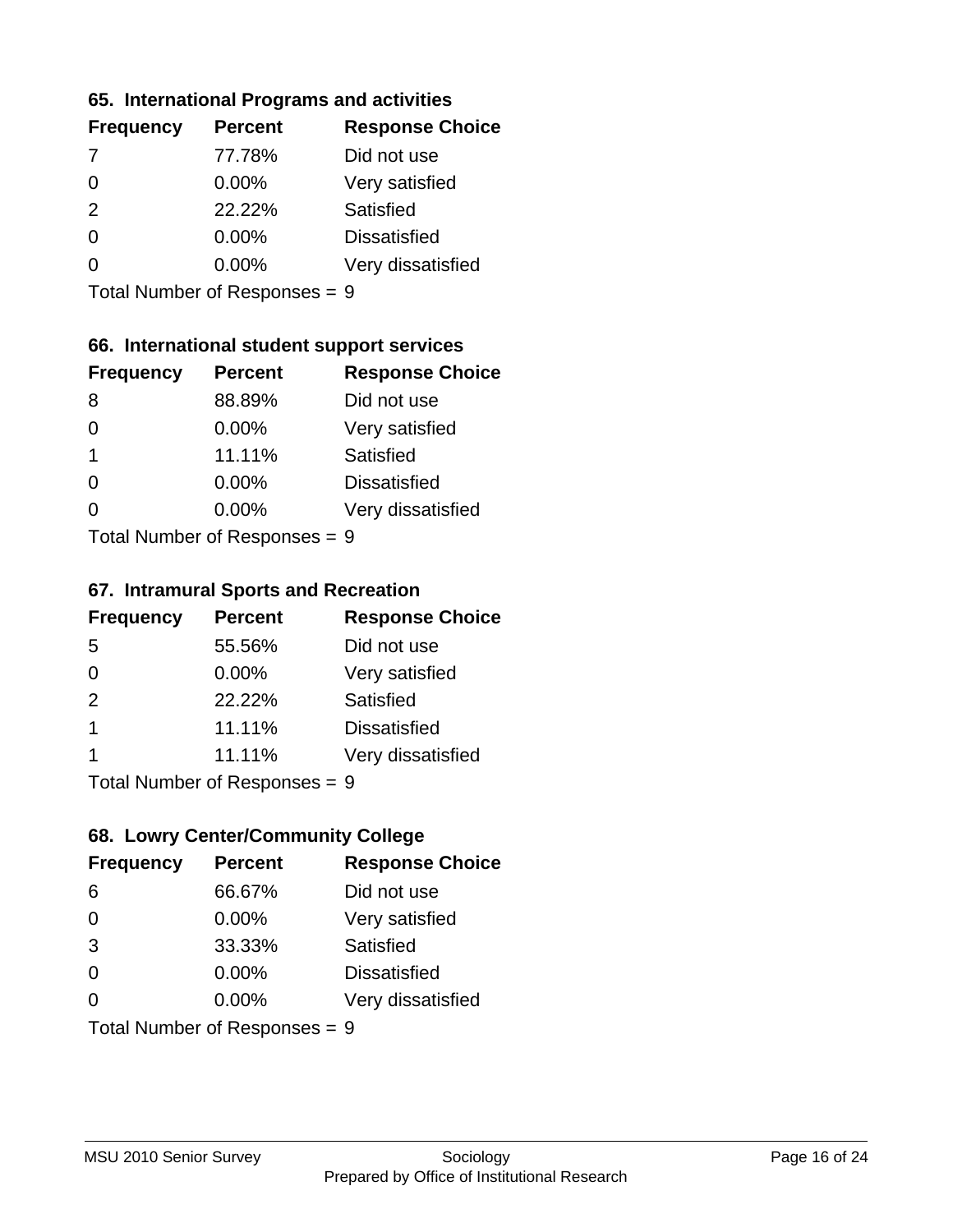# **69. Library**

| <b>Frequency</b> | <b>Percent</b> | <b>Response Choice</b> |
|------------------|----------------|------------------------|
| 1                | 11.11%         | Did not use            |
| 3                | 33.33%         | Very satisfied         |
| 5                | 55.56%         | Satisfied              |
| $\Omega$         | $0.00\%$       | <b>Dissatisfied</b>    |
| $\Omega$         | $0.00\%$       | Very dissatisfied      |
|                  |                |                        |

Total Number of Responses = 9

# **70. MAP Report**

| <b>Frequency</b>              | <b>Percent</b> | <b>Response Choice</b> |
|-------------------------------|----------------|------------------------|
|                               | 0.00%          | Did not use            |
| 2                             | 22.22%         | Very satisfied         |
| 5                             | 55.56%         | Satisfied              |
| 2                             | 22.22%         | <b>Dissatisfied</b>    |
| ∩                             | $0.00\%$       | Very dissatisfied      |
| Total Number of Responses = 9 |                |                        |

#### **71. MSU Web site**

| <b>Frequency</b>              | <b>Percent</b> | <b>Response Choice</b> |
|-------------------------------|----------------|------------------------|
| $\Omega$                      | 0.00%          | Did not use            |
| 3                             | 33.33%         | Very satisfied         |
| 6                             | 66.67%         | Satisfied              |
| $\Omega$                      | 0.00%          | <b>Dissatisfied</b>    |
| ∩                             | 0.00%          | Very dissatisfied      |
| Total Number of Responses = 9 |                |                        |

### **72. NCAA Sports**

| <b>Frequency</b>              | <b>Percent</b> | <b>Response Choice</b> |
|-------------------------------|----------------|------------------------|
| 5                             | 55.56%         | Did not use            |
| $\Omega$                      | 0.00%          | Very satisfied         |
| 3                             | 33.33%         | Satisfied              |
| $\overline{1}$                | 11.11%         | <b>Dissatisfied</b>    |
| ∩                             | $0.00\%$       | Very dissatisfied      |
| Total Number of Responses = 9 |                |                        |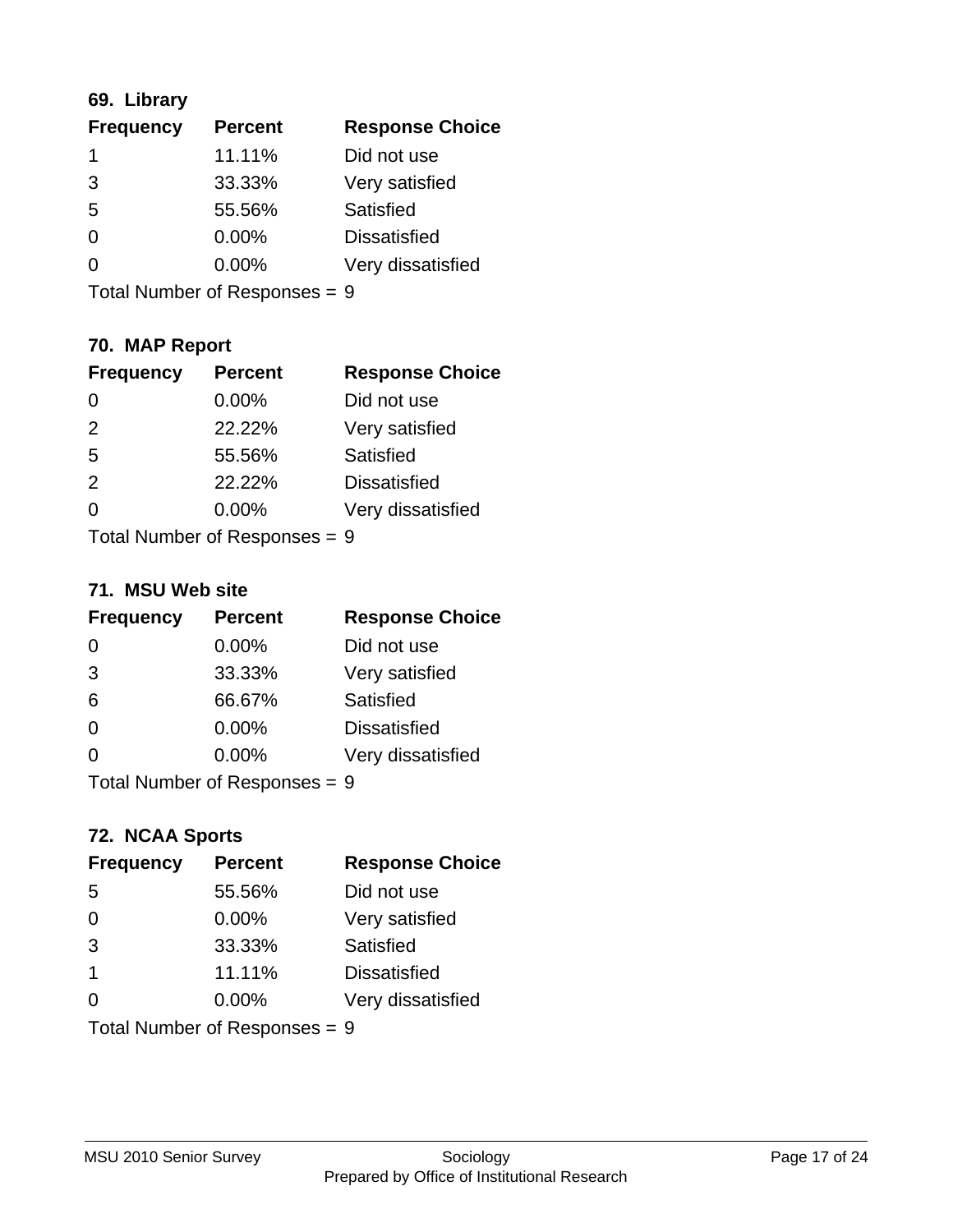#### **73. Online courses that are not e-study**

| <b>Frequency</b> | <b>Percent</b> | <b>Response Choice</b> |
|------------------|----------------|------------------------|
| 6                | 66.67%         | Did not use            |
| 0                | $0.00\%$       | Very satisfied         |
| 3                | 33.33%         | Satisfied              |
| 0                | $0.00\%$       | <b>Dissatisfied</b>    |
|                  | $0.00\%$       | Very dissatisfied      |
|                  |                |                        |

Total Number of Responses = 9

# **74. Racer Touch Registration**

| <b>Frequency</b> | <b>Percent</b> | <b>Response Choice</b> |
|------------------|----------------|------------------------|
| 0                | 0.00%          | Did not use            |
| 2                | 22.22%         | Very satisfied         |
| -5               | 55.56%         | <b>Satisfied</b>       |
| 1                | 11.11%         | <b>Dissatisfied</b>    |
| 1                | 11.11%         | Very dissatisfied      |
|                  |                |                        |

Total Number of Responses = 9

### **75. Residential College programming and activities**

| <b>Frequency</b> | <b>Percent</b>             | <b>Response Choice</b> |
|------------------|----------------------------|------------------------|
| -1               | 11.11%                     | Did not use            |
| $\overline{4}$   | 44.44%                     | Very satisfied         |
| 3                | 33.33%                     | Satisfied              |
| $\mathbf 1$      | 11.11%                     | <b>Dissatisfied</b>    |
| $\Omega$         | $0.00\%$                   | Very dissatisfied      |
|                  | Tatal Number of Desperance | C.                     |

Total Number of Responses = 9

# **76. Scholarships/grants/student employment**

| <b>Frequency</b>              | <b>Percent</b> | <b>Response Choice</b> |
|-------------------------------|----------------|------------------------|
| 0                             | 0.00%          | Did not use            |
| 3                             | 33.33%         | Very satisfied         |
| $\overline{4}$                | 44.44%         | Satisfied              |
| 2                             | 22.22%         | <b>Dissatisfied</b>    |
| $\Omega$                      | $0.00\%$       | Very dissatisfied      |
| Total Number of Responses = 9 |                |                        |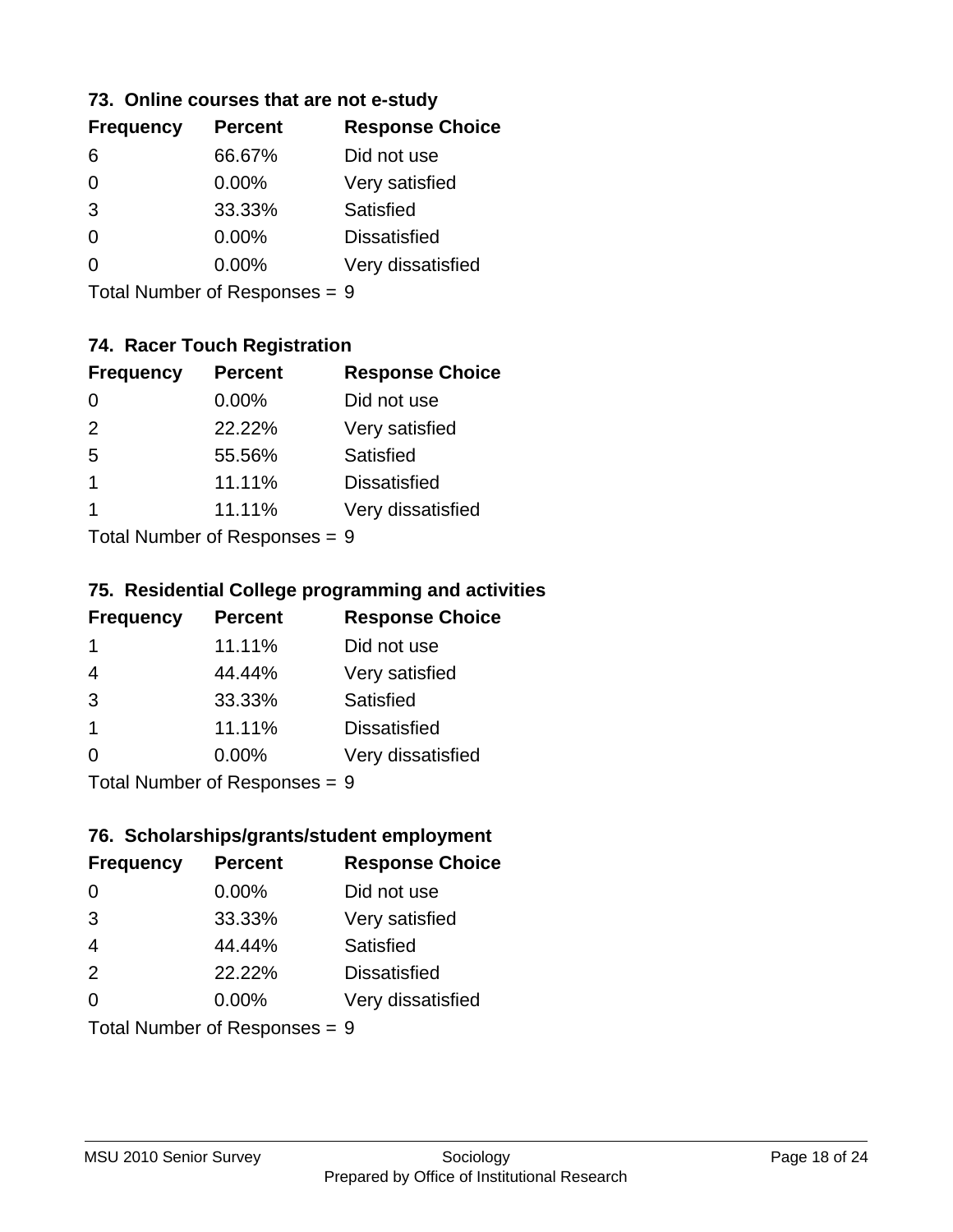### **77. Security Services**

| <b>Percent</b> | <b>Response Choice</b> |
|----------------|------------------------|
| 55.56%         | Did not use            |
| 11.11%         | Very satisfied         |
| 22.22%         | Satisfied              |
| 11.11%         | <b>Dissatisfied</b>    |
| $0.00\%$       | Very dissatisfied      |
|                |                        |

Total Number of Responses = 9

# **78. Services for non-traditional students**

| <b>Frequency</b> | <b>Percent</b>             | <b>Response Choice</b> |
|------------------|----------------------------|------------------------|
|                  | 77.78%                     | Did not use            |
| 1                | 11.11%                     | Very satisfied         |
| 1                | 11.11%                     | Satisfied              |
| ∩                | 0.00%                      | <b>Dissatisfied</b>    |
| ∩                | 0.00%                      | Very dissatisfied      |
|                  | Total Number of Deepersoon |                        |

Total Number of Responses = 9

# **79. Student Support Services (Trio)**

| <b>Frequency</b>           | <b>Percent</b> | <b>Response Choice</b> |
|----------------------------|----------------|------------------------|
| -7                         | 77.78%         | Did not use            |
| -1                         | 11.11%         | Very satisfied         |
| $\mathbf 1$                | 11.11%         | Satisfied              |
| $\Omega$                   | $0.00\%$       | <b>Dissatisfied</b>    |
| $\Omega$                   | $0.00\%$       | Very dissatisfied      |
| Total Number of Desperance |                |                        |

Total Number of Responses = 9

# **80. Student PIN System**

| <b>Frequency</b>                | <b>Percent</b> | <b>Response Choice</b> |
|---------------------------------|----------------|------------------------|
| $\Omega$                        | 0.00%          | Did not use            |
| 3                               | 33.33%         | Very satisfied         |
| 5                               | 55.56%         | Satisfied              |
| $\overline{1}$                  | 11.11%         | <b>Dissatisfied</b>    |
| $\Omega$                        | $0.00\%$       | Very dissatisfied      |
| Total Number of Responses = $9$ |                |                        |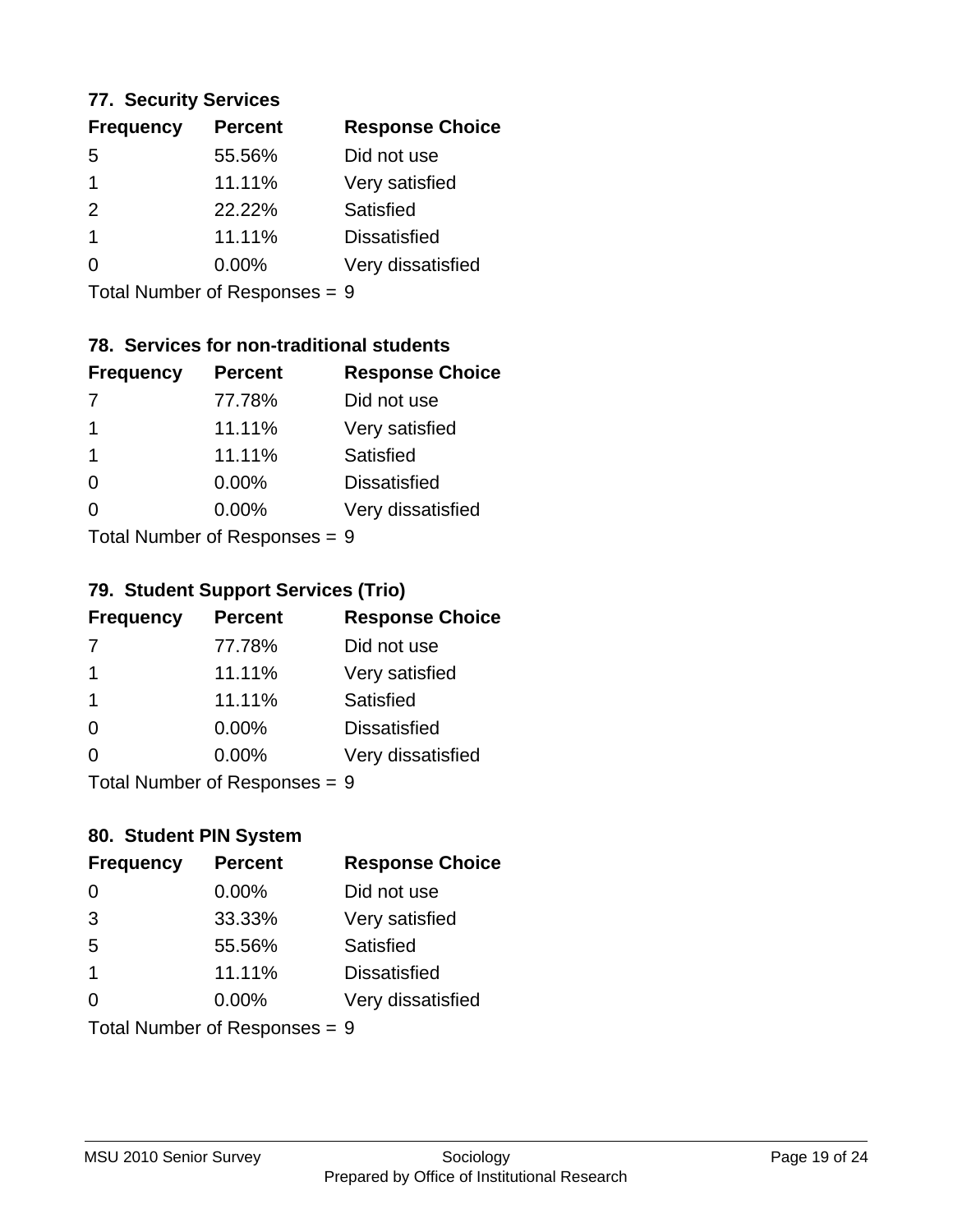### **81. Student Records/Transcript Services**

| <b>Frequency</b> | <b>Percent</b> | <b>Response Choice</b> |
|------------------|----------------|------------------------|
|                  | 11.11%         | Did not use            |
| $\mathcal{P}$    | 22.22%         | Very satisfied         |
| 4                | 44.44%         | Satisfied              |
| $\mathcal{P}$    | 22.22%         | <b>Dissatisfied</b>    |
| ∩                | $0.00\%$       | Very dissatisfied      |

Total Number of Responses = 9

### **82. Computer and Internet access for study and research needs**

| <b>Frequency</b> | <b>Percent</b>                                                                                                                                                                                                                 | <b>Response Choice</b> |
|------------------|--------------------------------------------------------------------------------------------------------------------------------------------------------------------------------------------------------------------------------|------------------------|
| 1                | 11.11%                                                                                                                                                                                                                         | Did not use            |
| 5                | 55.56%                                                                                                                                                                                                                         | Very satisfied         |
| 3                | 33.33%                                                                                                                                                                                                                         | Satisfied              |
| $\Omega$         | 0.00%                                                                                                                                                                                                                          | <b>Dissatisfied</b>    |
| $\Omega$         | 0.00%                                                                                                                                                                                                                          | Very dissatisfied      |
|                  | The INDIAN Contract Description of the Contract of the U.S. of the U.S. of the U.S. of the U.S. of the U.S. of the U.S. of the U.S. of the U.S. of the U.S. of the U.S. of the U.S. of the U.S. of the U.S. of the U.S. of the |                        |

Total Number of Responses = 9

#### **83. Women's Center**

| <b>Frequency</b> | <b>Percent</b>                                                                                                 | <b>Response Choice</b> |
|------------------|----------------------------------------------------------------------------------------------------------------|------------------------|
| 8                | 88.89%                                                                                                         | Did not use            |
| $\Omega$         | 0.00%                                                                                                          | Very satisfied         |
| $\mathbf 1$      | 11.11%                                                                                                         | <b>Satisfied</b>       |
| $\Omega$         | 0.00%                                                                                                          | <b>Dissatisfied</b>    |
| $\Omega$         | 0.00%                                                                                                          | Very dissatisfied      |
|                  | The INDIAN Contract Contract in the Contract of Contract of Contract of Contract of Contract of Contract of Co |                        |

Total Number of Responses = 9

### **84. To what extent did you participate in Residential College activities?**

| <b>Frequency</b> | <b>Percent</b> | <b>Response Choice</b> |
|------------------|----------------|------------------------|
| 3                | 33.33%         | Did not participate    |
| $\mathcal{P}$    | 22.22%         | Frequently             |
| 2                | 22.22%         | Occasionally           |
| $\mathcal{P}$    | 22.22%         | Seldom                 |
|                  |                |                        |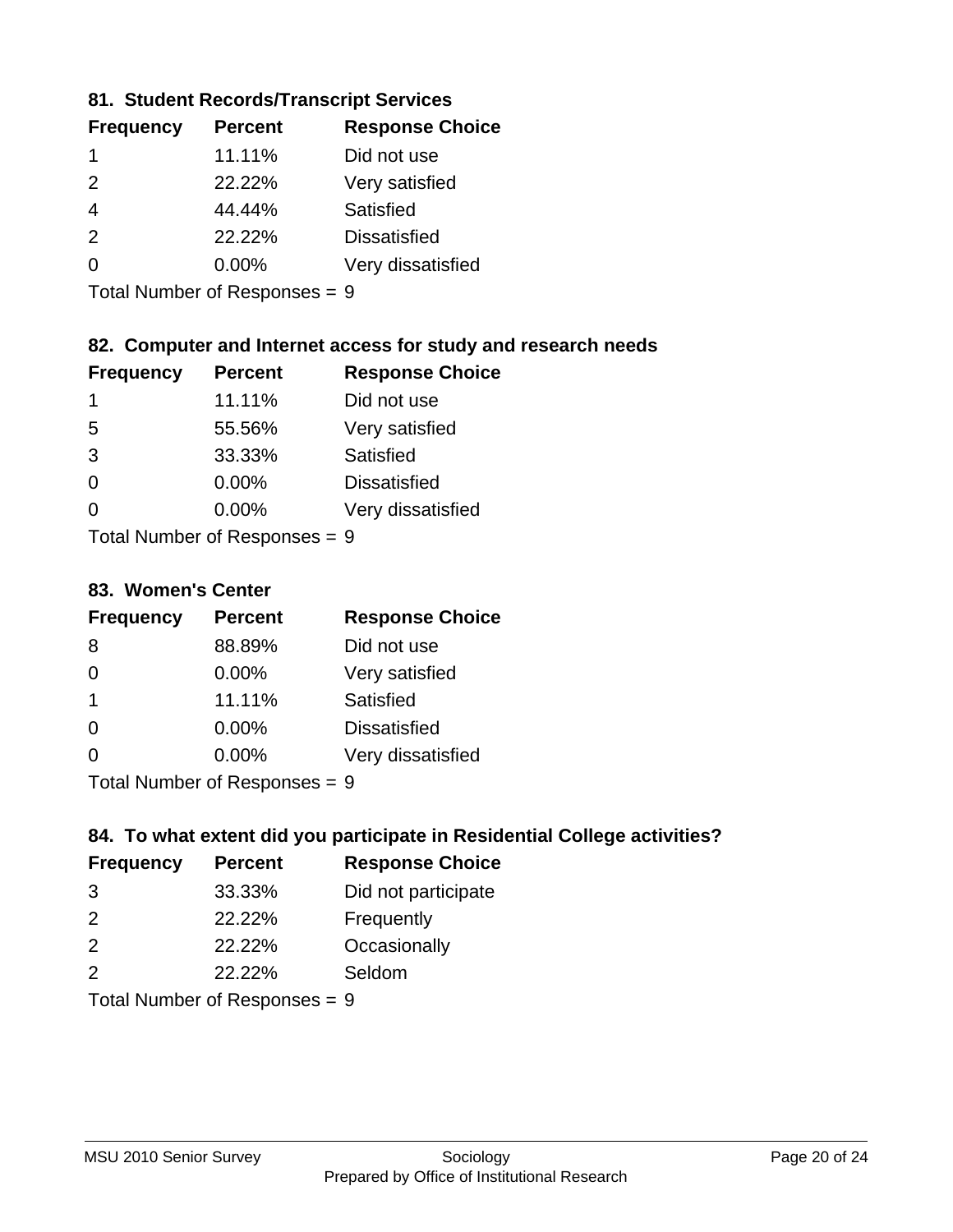| <b>Response Choice</b><br><b>Percent</b> |
|------------------------------------------|
| Not familiar with Residential Colleges   |
| Very positive                            |
| <b>Positive</b>                          |
| <b>Negative</b>                          |
| Very negative                            |
|                                          |

### **85. Which phrase best describes your opinion of Residential Colleges?**

Total Number of Responses = 9

#### **Questions 86-95**

**University Graduate." Please indicate how effective your MSU experience was in The University has formulated ten desired "Characteristics of the Murray State enhancing your abilities in each area.**

**86. Engage in mature, independent and creative thought and express that thought effectively in oral and written communication;**

| <b>Frequency</b> | <b>Percent</b> | <b>Response Choice</b> |
|------------------|----------------|------------------------|
| 3                | 33.33%         | Very effective         |
| -5               | 55.56%         | Effective              |
| 1                | 11.11%         | Ineffective            |
| O                | $0.00\%$       | Very ineffective       |

Total Number of Responses = 9

**87. Understand and apply the critical and scientific methodologies that** 

**academic disciplines employ to discover knowledge and ascertain its validity;**

| <b>Frequency</b> | <b>Percent</b> | <b>Response Choice</b> |
|------------------|----------------|------------------------|
| 3                | 33.33%         | Very effective         |
| 4                | 44.44%         | Effective              |
| $\mathcal{P}$    | 22.22%         | Ineffective            |
| $\Omega$         | 0.00%          | Very ineffective       |
|                  |                |                        |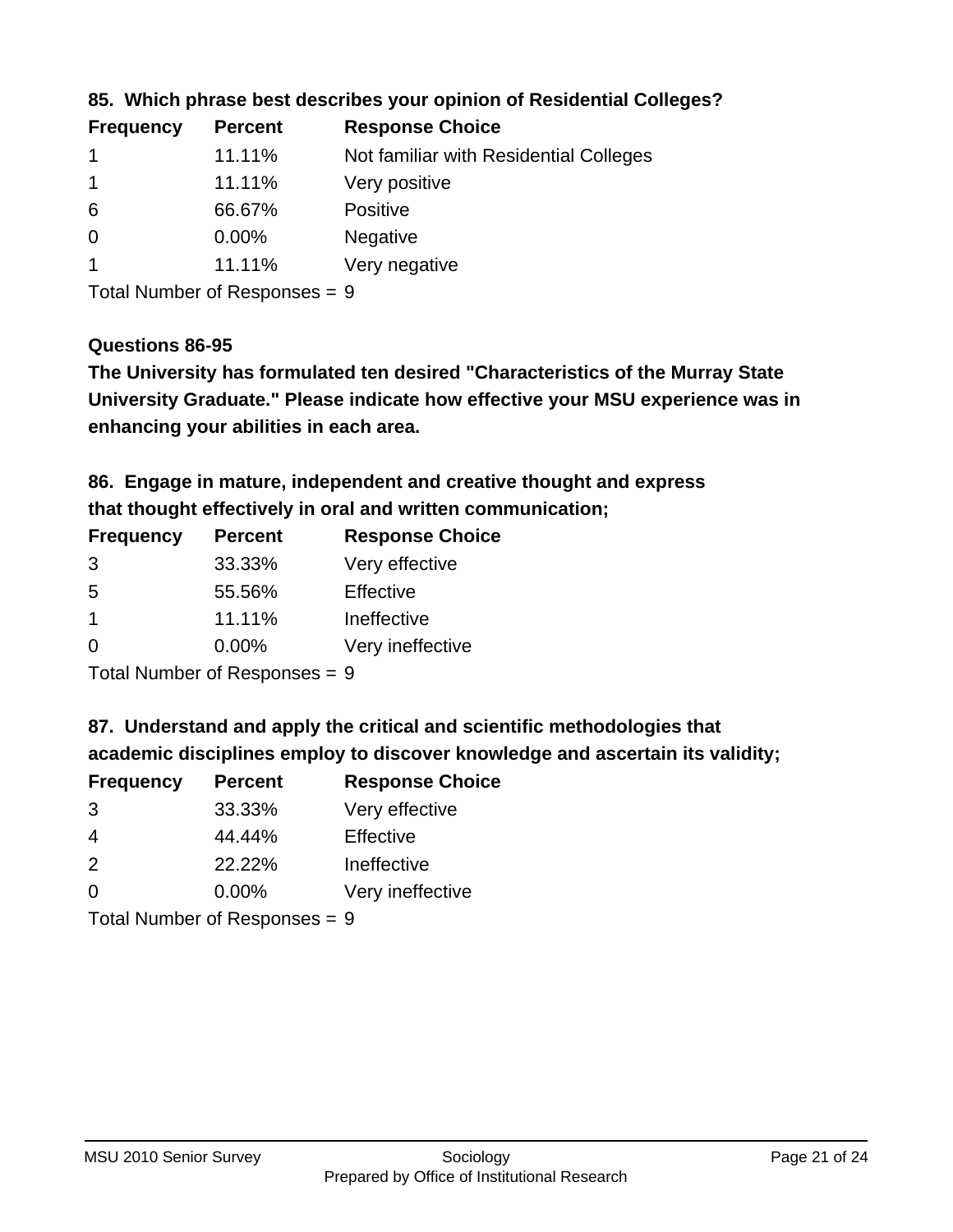# **88. Apply sound standards of information gathering, analysis and evaluation to reach logical decisions;**

| <b>Percent</b> | <b>Response Choice</b> |
|----------------|------------------------|
| 33.33%         | Very effective         |
| 55.56%         | Effective              |
| 11.11%         | Ineffective            |
| $0.00\%$       | Very ineffective       |
|                |                        |

Total Number of Responses = 9

# **89. Understand the roles and applications of science and technology in the solution of the problems of a changing world;**

| <b>Frequency</b> | <b>Percent</b> | <b>Response Choice</b> |
|------------------|----------------|------------------------|
| 3                | 33.33%         | Very effective         |
| $\overline{4}$   | 44.44%         | Effective              |
| 2                | 22.22%         | Ineffective            |
| $\Omega$         | 0.00%          | Very ineffective       |
|                  |                |                        |

Total Number of Responses = 9

# **90. Demonstrate a critical understanding of the world's historical, literary, philosophical, and artistic traditions;**

| <b>Frequency</b> | <b>Percent</b> | <b>Response Choice</b> |
|------------------|----------------|------------------------|
| $\mathcal{P}$    | 22.22%         | Very effective         |
| 5                | 55.56%         | Effective              |
| 2                | 22.22%         | Ineffective            |
| $\Omega$         | 0.00%          | Very ineffective       |
|                  |                |                        |

Total Number of Responses = 9

# **91. Understand the dynamics of cultural diversity, of competing economic and political systems, and of complex moral and ethical issues;**

| <b>Frequency</b> | <b>Percent</b>                | <b>Response Choice</b> |
|------------------|-------------------------------|------------------------|
| 4                | 44.44%                        | Very effective         |
| $\overline{4}$   | 44.44%                        | Effective              |
| $\overline{1}$   | 11.11%                        | Ineffective            |
| $\Omega$         | $0.00\%$                      | Very ineffective       |
|                  | Total Number of Responses = 9 |                        |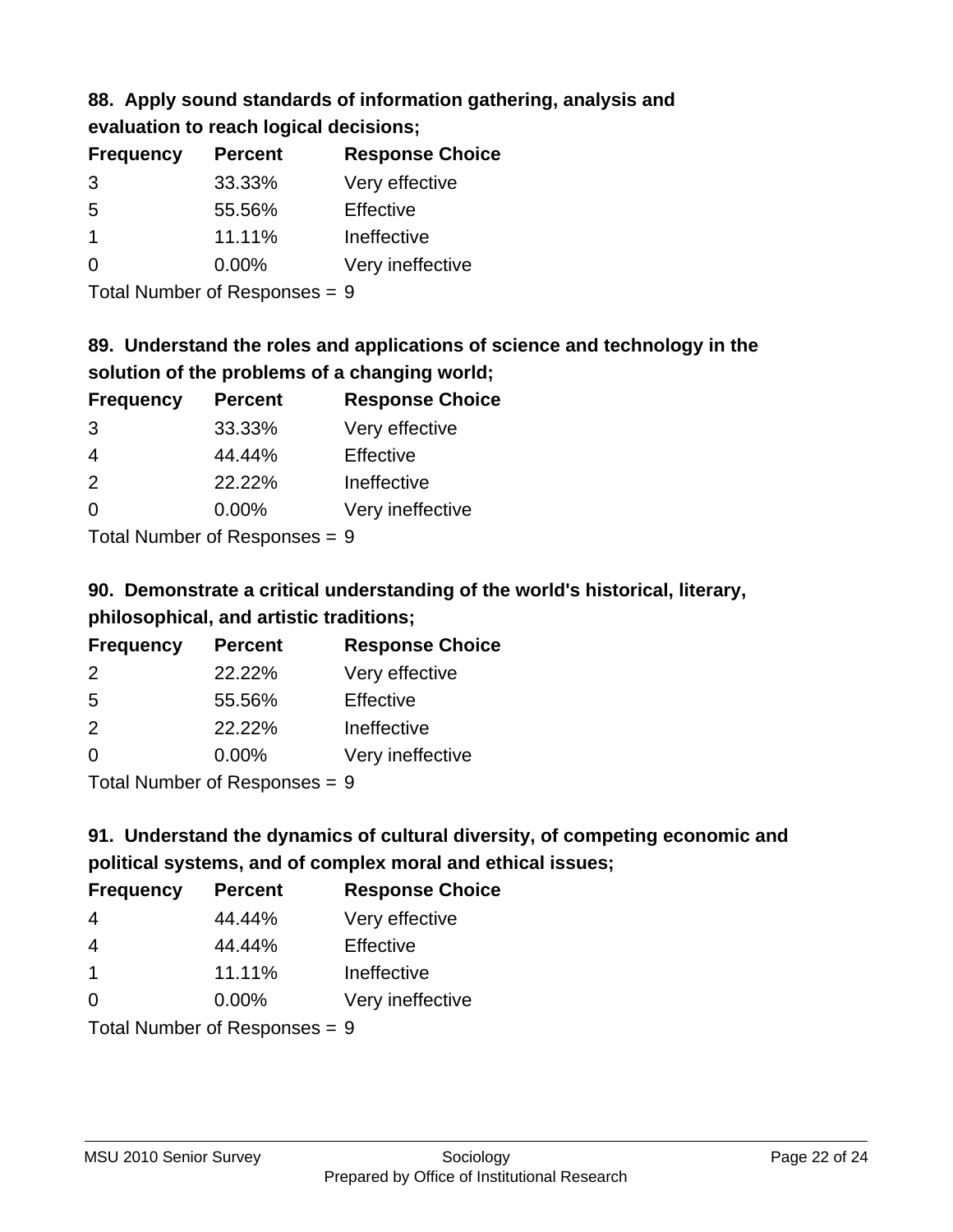# **92. Understand the nature of and engage in ethical behavior and**

**responsible citizenship;**

| <b>Frequency</b> | <b>Percent</b> | <b>Response Choice</b> |
|------------------|----------------|------------------------|
| $\mathcal{P}$    | 22.22%         | Very effective         |
| 6                | 66.67%         | Effective              |
|                  | 11.11%         | Ineffective            |
| O                | $0.00\%$       | Very ineffective       |
|                  |                |                        |

Total Number of Responses = 9

# **93. Understand the importance of the behaviors necessary to maintain a healthy lifestyle;**

| <b>Frequency</b>               | <b>Percent</b> | <b>Response Choice</b> |
|--------------------------------|----------------|------------------------|
| 2                              | 22.22%         | Very effective         |
| $\overline{4}$                 | 44.44%         | Effective              |
| 3                              | 33.33%         | Ineffective            |
| $\Omega$                       | 0.00%          | Very ineffective       |
| Tatal Manufacture Construction |                |                        |

Total Number of Responses = 9

# **94. Demonstrate mastery of a chosen field of study; and**

| <b>Frequency</b> | <b>Percent</b> | <b>Response Choice</b> |
|------------------|----------------|------------------------|
| 3                | 33.33%         | Very effective         |
| .5               | 55.56%         | Effective              |
|                  | 11.11%         | Ineffective            |
| ∩                | $0.00\%$       | Very ineffective       |
|                  |                |                        |

Total Number of Responses = 9

# **95. Value intellectual pursuit and continuous learning in a changing world.**

| <b>Frequency</b> | <b>Percent</b> | <b>Response Choice</b> |
|------------------|----------------|------------------------|
| 3                | 33.33%         | Very effective         |
| -5               | 55.56%         | Effective              |
| -1               | 11.11%         | Ineffective            |
| ∩                | 0.00%          | Very ineffective       |
|                  |                |                        |